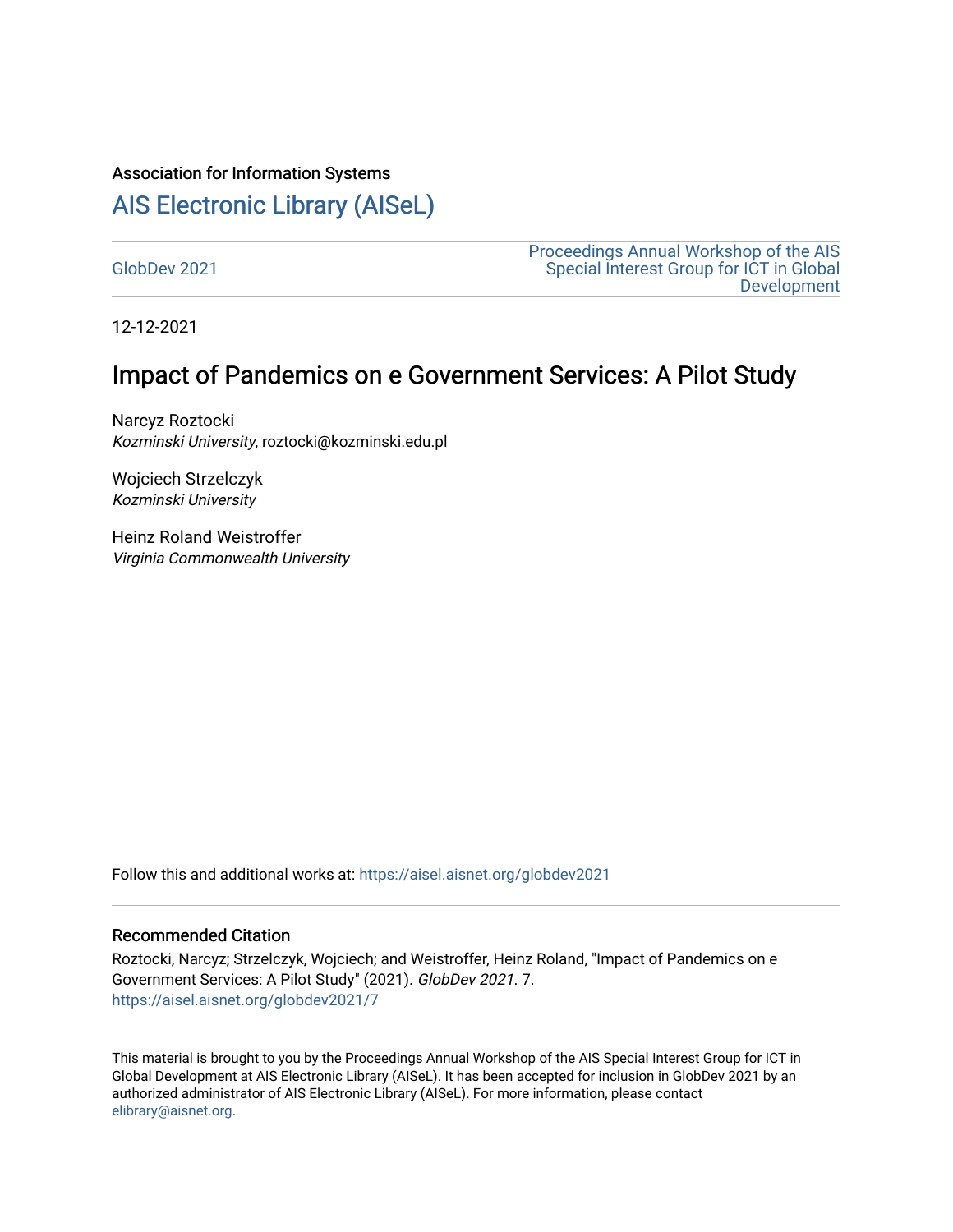# **Impact of Pandemics on e-Government Services: A Pilot Study**

Narcyz Roztocki<sup>a\*</sup>, Wojciech Strzelczyk<sup>a</sup> and Heinz Roland Weistrofferb

<sup>a</sup> Department of Accounting, Kozminski University, Warsaw, Poland; <sup>b</sup> School of Business, Virginia Commonwealth University, Richmond, VA, USA

\*Corresponding author: Narcyz Roztocki, E-mail: roztocki@kozminski.edu.pl, Department of Accounting, Kozminski University, 57/59 Jagiellonska Street, 03-301, Warsaw, Poland

**Paper Category:** Research-in-progress

# **ABSTRACT**

Focusing on COVID-19 as a prime example, this paper reports on a pilot study on the impact of wide-ranging catastrophic events like pandemics on the demand for and the supply of egovernment services. Such e-services in general are of great consequence for enduring socioeconomic development but may become especially important in crisis situations. The purpose of the study is to identify the specific issues related to providing necessary e-government services during and in the aftermath of an outbreak and ensuring the continuance of essential public services operations. This research provides a basis for managing and responding to such events in the future and help maintain and perhaps improve the e-government services that are most needed. The pilot study was conducted in a municipal administration in Poland. Based on interviews with city administrators and technical staff involved with providing and maintaining e-government services, the issues faced due to COVID-19 as well as the reactions and responses to these issues are investigated to develop guidelines for future handling of similar crises.

**Keywords:** COVID-19, catastrophic event, disaster, digital government, e-government, egovernment services, electronic government, municipal administration, outbreak, pandemic, socio-economic development.

# **INTRODUCTION**

Restrictions and regulations enacted in many countries to deal with COVID-19 have had substantial implications for many aspects of daily lives and also affected long-term socioeconomic development. In particular, extensive and long lasting lockdowns in many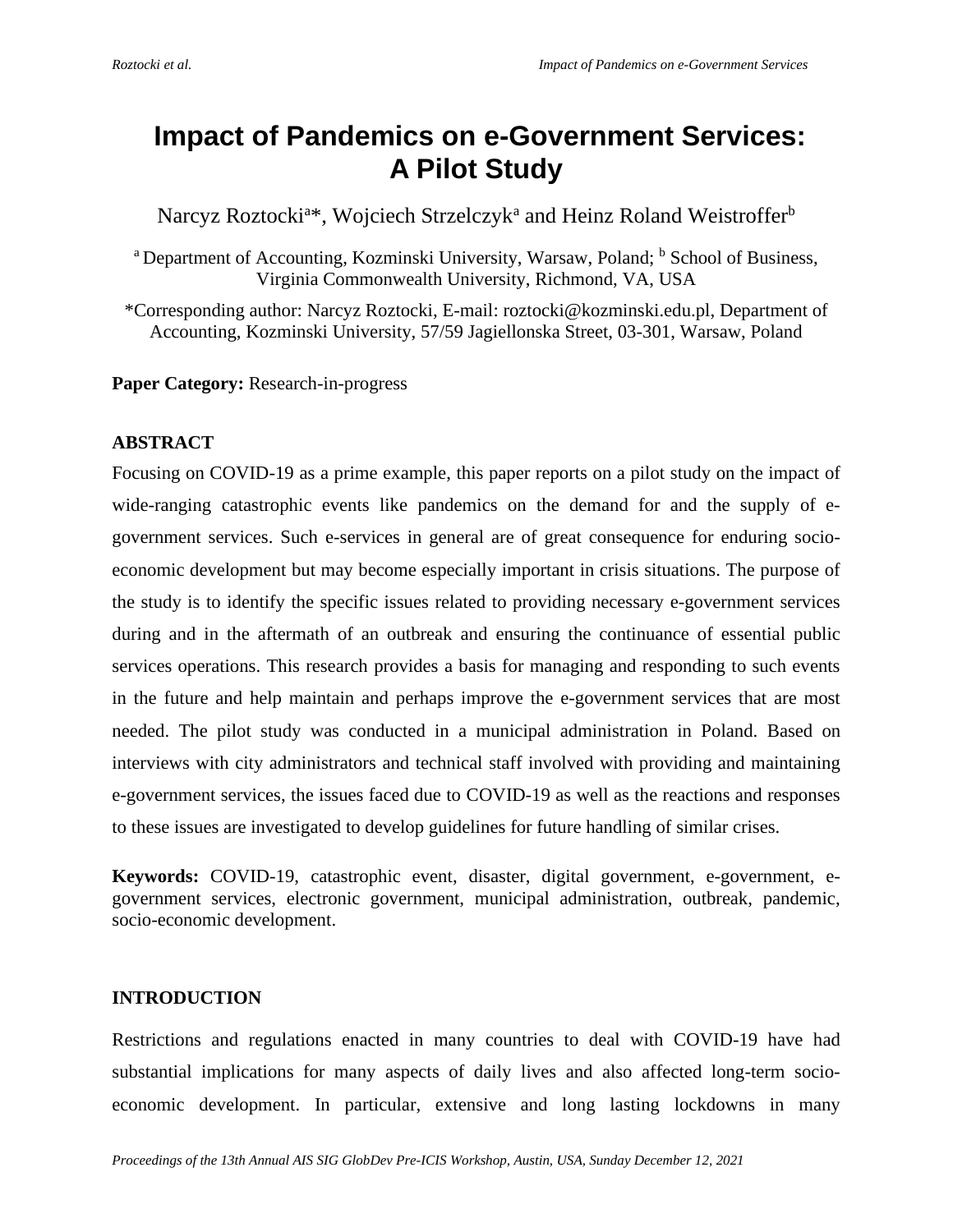communities created increased importance and expanded roles for digital technologies (Soto-Acosta, 2020). Internet, wireless connectivity, cloud computing, email, online video conferencing, distance education tools, and online public services have become essential instruments for work, learning, communication, and entertainment.

In this environment, e-government (electronic government) also plays an increasingly prominent role. Based on the discussion by Grönlund and Horan (2005), we define e-government as utilization of information and communication technologies, and particularly the Internet, by central, regional, and local authorities to provide information and various services to the public.

Catastrophic events are unexpected occurrences that cause vast economic damage and/or substantial loss of lives. Catastrophic events may include terrorist attacks, earthquakes, volcanic eruptions, hurricanes, financial crises, animal diseases, and epidemic outbreaks, all of which cause various levels of anxieties and raise fears among the general population (Ehlert et al., 2020).

Frequently, the terms epidemics and pandemics are used interchangeably (Morens et al., 2009), as they both refer to catastrophic events caused by the rapid spread of disease to a large number of people in a given population within a short period of time. A pandemic is generally understood as an epidemic that has spread across a large region, crossing international boundaries (Morens et al., 2009; Shope, 1958).

Despite mixed outcomes in past e-government implementations (Pedersen, 2017), e-government services are important in supporting the mission of administrations to serve the public in a transparent, efficient, and fair manner, and in times of crisis provide guidance and support. Availability and utilization of effective and efficient e-government services produce multiple benefits, such as increased operational capability and reduced cost, greater transparency, less likelihood of corruption, more timely processing of citizens' requests, and more reliable information for politicians, government officials, and other decision makers, and thus are important factors in enduring socio-economic development.

The proper use of e-government services may be of particular consequence during catastrophic events that disrupt the social system and the normal functioning of government services and create circumstances where decision makers must make and implement consequential decisions under enormous time pressure. Complicating matters further in our current global environment is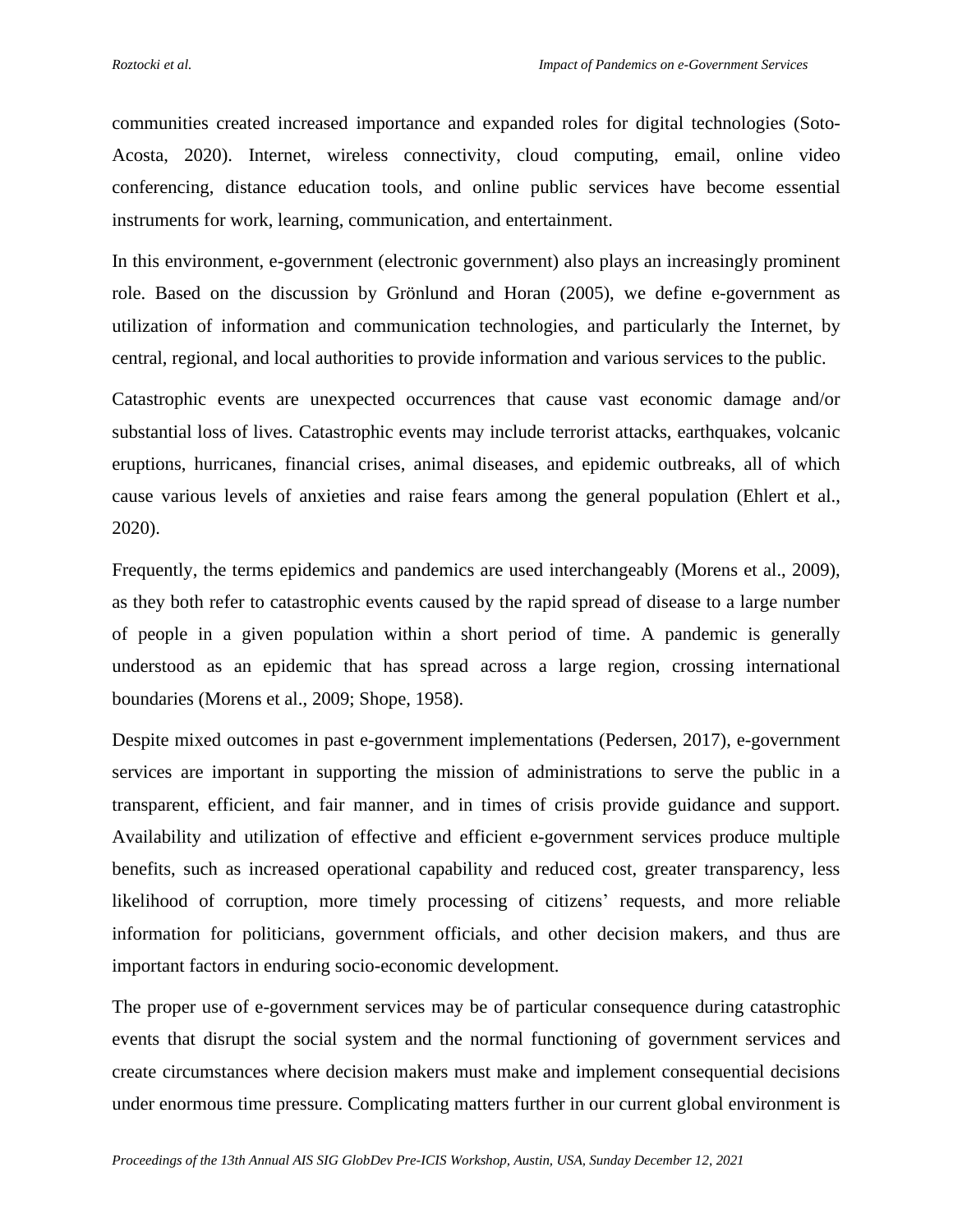the necessity for local governments to adapt actions prescribed by national or international organizations to local conditions (Roztocki et al., 2019).

The general purpose of the larger project of which this pilot study is a part of, is to advance the understanding of e-government delivery and utilization so as to help maintain and improve the efficiency and effectiveness of e-government, particularly during catastrophic events. The ultimate goal is theory development to help explain the impact of pandemics on various aspects of e-government, and thereby provide a foundation for responding to such events in the future. Such theory thus would also substantially contribute to socio-economic development, defined as "a process of changes or improvements in social and economic conditions as they relate to an individual, an organization, or a whole country (Roztocki & Weistroffer, 2016, p. 452)."

More specifically, this larger project aims to gain a better understanding of how wide-ranging catastrophic events, such as the COVID-19, impact the demand for and the supply of egovernment services, and to develop guidelines or a framework for managing and responding to such events so as to help maintain and perhaps improve the services that are most needed. This involves identifying particular features of catastrophic events and how these features increase or decrease the need for e-government services, and how they may affect the acceptance of egovernment services (e-services) by the public. It also involves identifying factors in catastrophic events that affect the delivery of e-government services and possible means of overcoming negative bearings of such factors.

The purpose of the current paper is to report on the results from a pilot study exploring the specific issues related to providing necessary e-government services during COVID-19 and the consequences related to these issues. Thus, two specific research questions are investigated:

RQ1.What specific issues arose from COVID-19 that may impact e-government services?

RQ2.How do circumstances caused by COVID-19 affect the continuing supply of needed egovernment services?

The rest of this paper is structured as follows. After providing some background to the topic of our investigation based on existing literature, we describe the research approach and methodology for the pilot study. Next, we report on our preliminary findings and the analysis of these results. We conclude by discussing the outcomes of the pilot study and the next steps in the larger project and future research plans.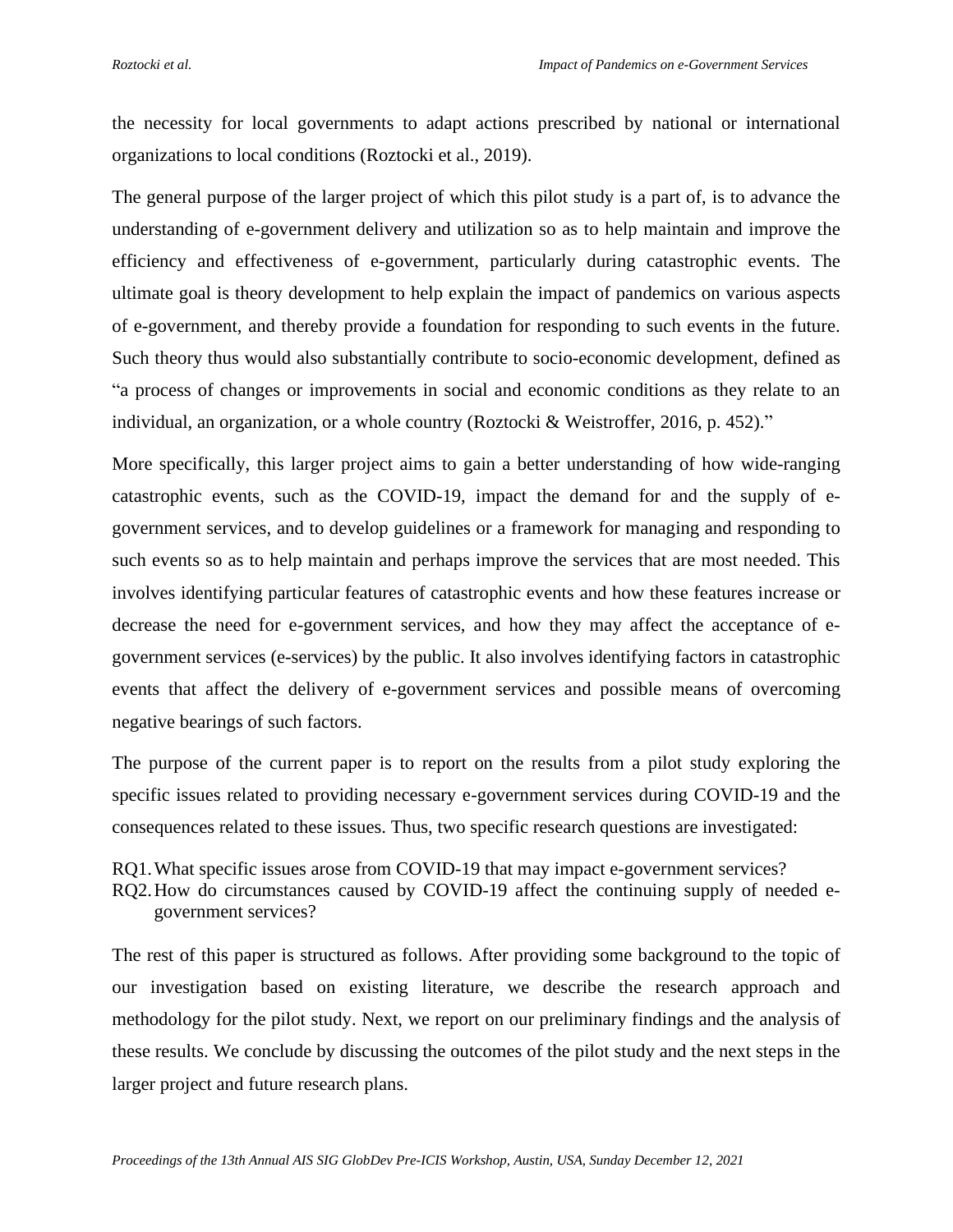#### **BACKGROUND**

A rapid spread of an infectious disease within a short period of time and affecting a large number of people is termed an epidemic (Morens et al., 2009). Whereas an epidemic may be restricted to a specific location or population, when it spreads across large areas and multiple countries, it may be designated a pandemic. The term pandemic is commonly associated with an upsurge of deadly illness that presents clear danger to humanity and which when not addressed properly may result in substantial depopulation (Morens et al., 2009). Some well-known deadly pandemics of the past include the 14th century Black Death or Plague that reduced the population of Europe from around 75 million to 20 million by some accounts (Getz, 1991) and the 1918 Spanish flu which caused around 50 million deaths (Morse, 2009).

There is, however, no general agreement on a formal and precise definition of what constitutes a pandemic (Morens et al., 2009). In general, for an outbreak to be labeled a pandemic it must be an infectious disease that affects a large proportion of the population with widespread geographic extension. Though common perception has been that a pandemic entails widespread illness with substantial overall mortality, many health-related international organizations no longer use severity as a criterion in determining when a particular outbreak should be designated a pandemic. Thus until May 2009, the World Health Organization (WHO) defined pandemics as outbreaks generating "enormous numbers of deaths and illness," but after May 2009, WHO dropped this phrase describing severity (Cohen & Carter, 2010).

The ambiguity of when an outbreak constitutes a pandemic and when a pandemic starts and ends can lead to uncertainty in the business environment and in social life (Roztocki et al., 2020). This lack of a clear definition of the situation and the, often, extemporaneous government responses necessitated by sudden and unexpected developments may result in strong dissatisfaction with authorities and resistance to crisis management directives. Draconian protective measures such as lockdowns may be perceived as unnecessarily strict by some citizen groups, while at the same time may be criticized as being too relaxed for handling the pandemic by other groups. In general, a pandemic may substantially strain citizens' trust in the authorities. In such crisis situations, effective communication between government and citizens becomes particularly important, and e-government may prove very beneficial as a tool to facilitate not only indispensable communication, but also provide special services that may be required.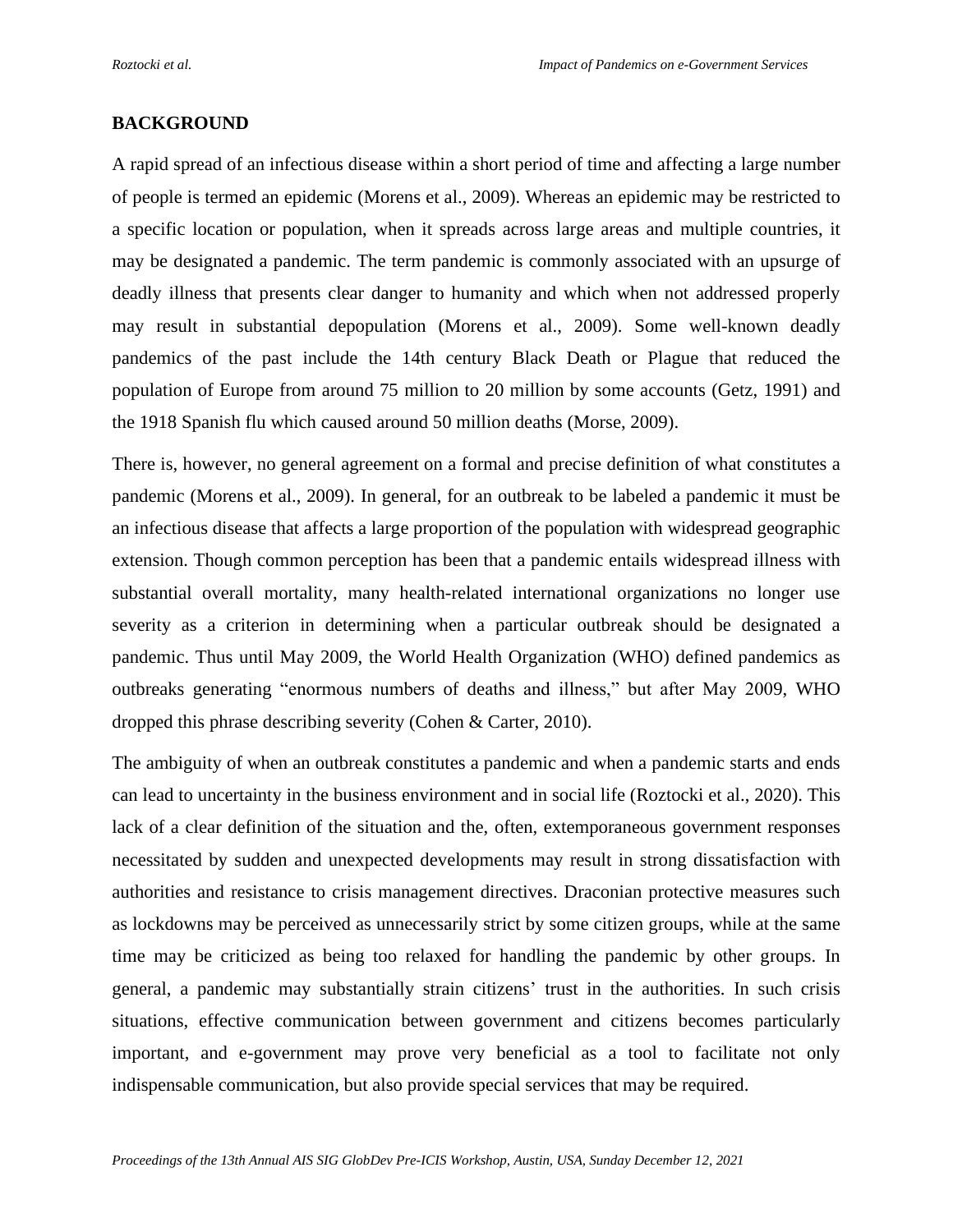The term e-government (for electronic government) emerged in the 1990s (Grönlund & Horan, 2005) and has been defined in various ways (Mustafa & Sharifov, 2018). As stated in the Introduction section, and based on the discussion by Grönlund and Horan (2005), we define egovernment as utilization of information and communication technologies, and particularly the Internet, by central, regional, and local authorities to provide information and various services to the public.

Irrespective of variations in definition, e-government in its many forms has become increasingly important for a country or locality in supporting its mission to serve citizens in a transparent, efficient, and fair manner (Carter & Belanger, 2005), and thus is an important factor in the social and economic evolution in highly developed as well as in developing countries.

Suitable e-government initiatives can lead to transformational government (t-government) that will improve the relationship between citizens and government bodies (King & Cotterill, 2007; Sipior et al., 2011). Consequently, e-government has also taken on a major role in academic research (Rodríguez Bolívar et al., 2010). Increased prevalence of e-government potentially provides multiple benefits for public administration, such as increased operational efficiency and reduced cost, greater transparency, less likelihood of corruption, more timely processing of citizens' and businesses' requests, and more reliable information for politicians, government officials, and other decision makers. Furthermore, recipients of public services, i.e., citizens and businesses, benefit by having their cases handled remotely and thus saving time.

Availability and usage of e-government may be of particular consequence during and following catastrophic events such as pandemics, which disrupt the social system and the normal functioning of government services. E-government provides a means for sharing data, communicate information, and coordinate activities when responding to a catastrophic event (Jaeger et al., 2007). Effectual government reaction to catastrophic events must rely on societal compliance with imposed emergency regulations and restrictions, and to achieve societal compliance, efficient communication, such as e-publication, is essential. E-publication, making information available via the Internet, is one of the most important and widespread uses of egovernment (Reitz, 2006). Providing relevant, timely, and reliable information to the populace may reduce citizens' anxiety, distrust, and dissatisfaction with authorities.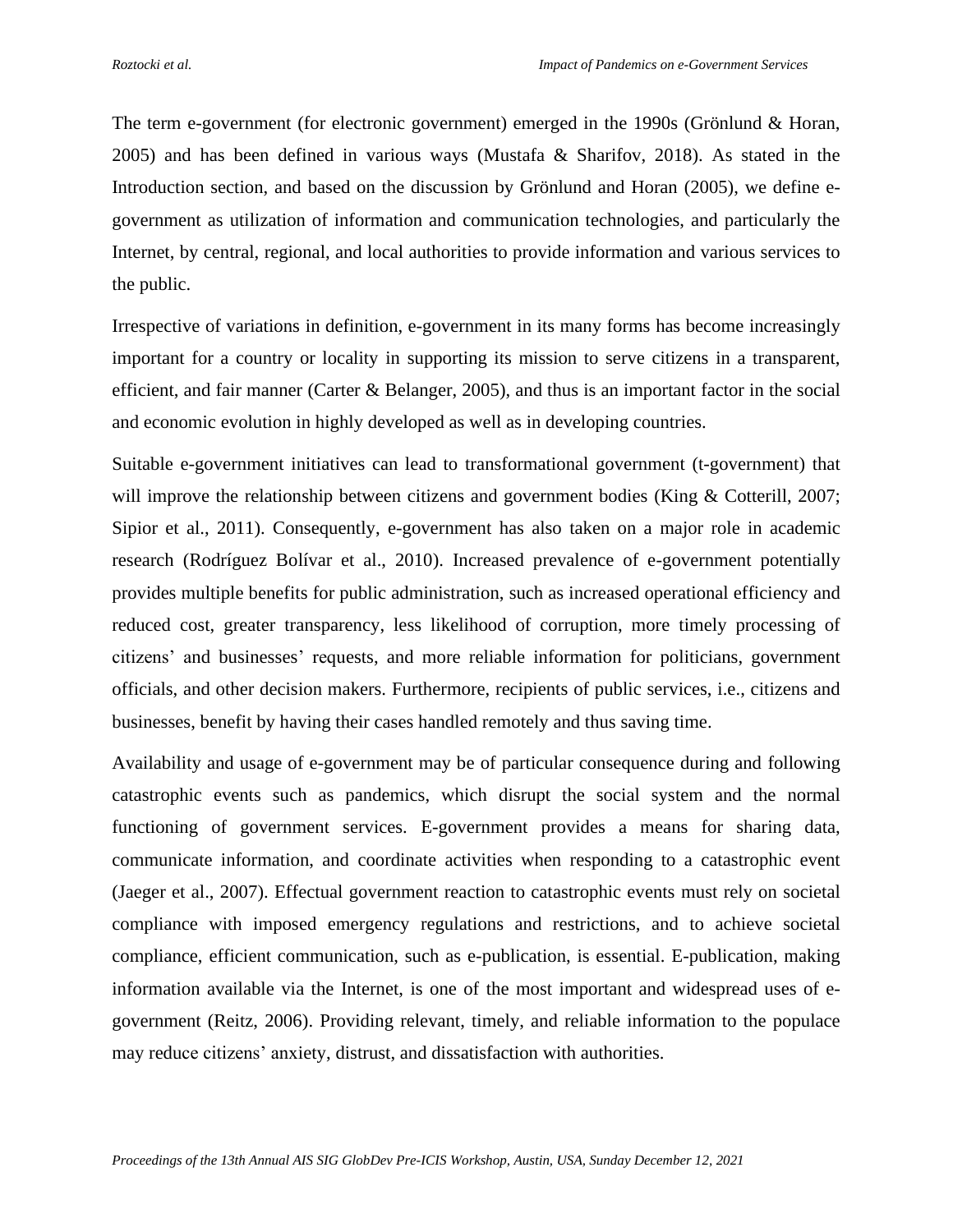E-voting is another important facet of e-government (Moynihan, 2004). Accordingly to Svensson and Leenes (2003), e-voting can be defined as any voting that involves electronic means. As catastrophic events may coincide with local, regional, or national elections, availability of evoting may allow elections to proceed as scheduled and prevent disarray in governance. However, e-voting poses security risks (voter fraud), and the mechanism employed for e-voting must include high levels of control and transparency to avoid controversy and distrust. Apart from the usefulness of e-voting in public elections, that is, citizens electing their representatives, this new technology can also enable members of representative bodies conduct their internal voting in virtual sessions during a pandemic.

Problems with successful e-government implementation exist on both the delivery side of services, as well as on the user side, where there has always been a problem of non-participation by segments of the populace, as a substantial number of citizens or other residents in a country or geographical area do not make use of the e-government services being offered (Bélanger & Carter, 2008). Resistance to participation in e-government services may occur in highly mature economies like Singapore, where after implementation of an e-filing process, the majority of taxpayers still preferred to file on paper (Tan et al., 2007), as well as in less developed economies, like Jordan, where a large portion of the public refuses to use the e-government services being offered and rather continues to visit the appropriate agencies in person (Al-Soud et al., 2014). In another example, reported in a study that examined the use of SMS-based egovernment services in Indonesia, Susanto and Goodwin in 2013 (Susanto & Goodwin, 2013) identified a large group of young college students that for various reasons did not participate in these services. A more recent study conducted by Van de Walle et al. in 2018 (Van de Walle et al., 2018) looked at non-participants in e-government services in Latvia. According to this study the main reasons for non-participation were inadequate computer skills and competence, and lack of equipment and reliable access.

The reasons given by researchers for non-participation in e-government services by members of the public under normal circumstances are ambiguous and not always supported by systematic research. Non-participation refers to individuals not participating in specific e-government services being offered, for whatever reason. Non-acceptance may imply rejection of egovernment in a broader way, possibly for emotional reasons. Non-adoption may indicate a lack of awareness or readiness to participate in e-government, rather than outright rejection. However,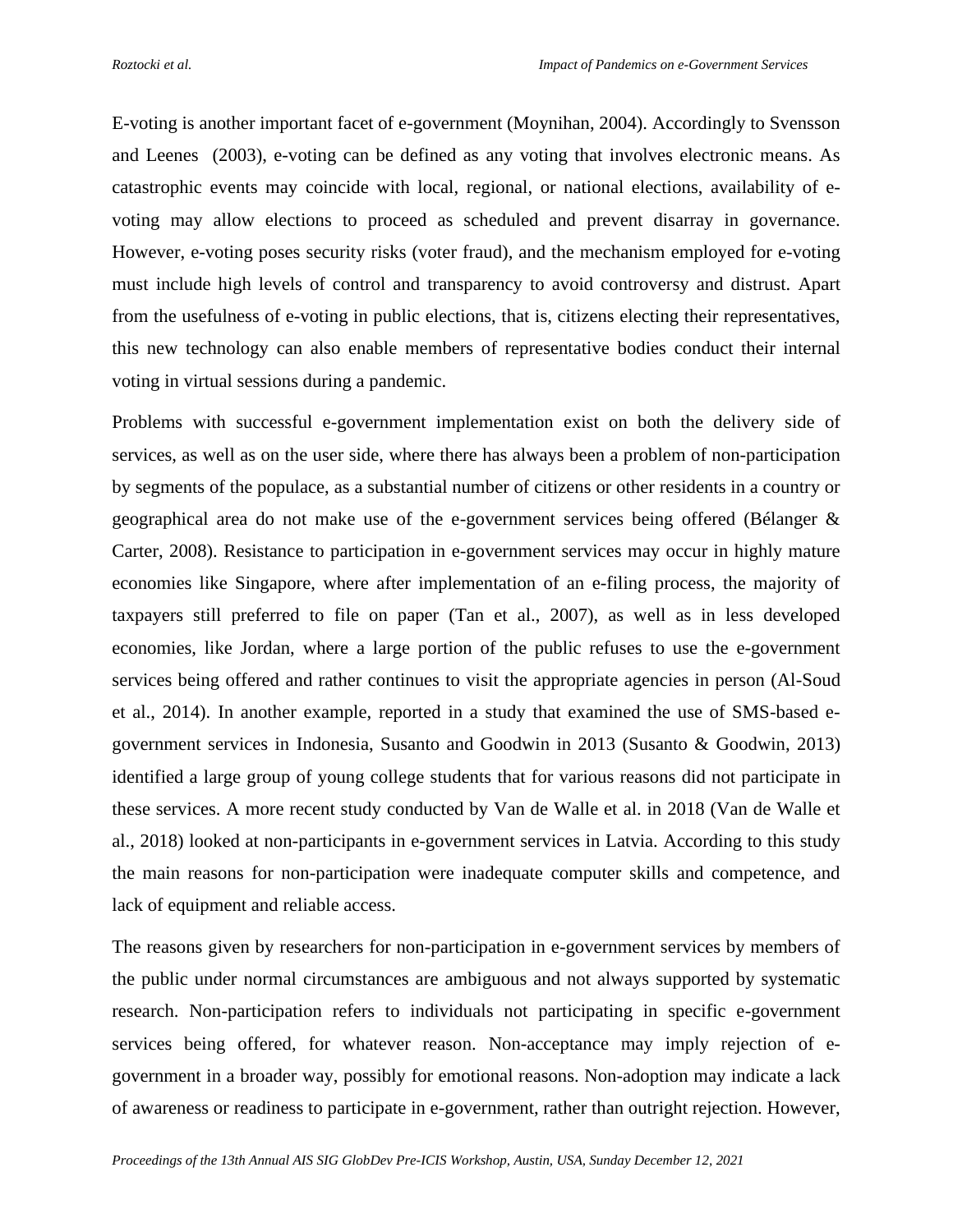many authors use these three terms interchangeably. In the early stages of digitalization, it was presumed that the main reason for some people not participating in e-government was the lack of access to the Internet and technology, such as computers, smart phones, and other mobile devices (Ebbers et al., 2016). As digital access improved, mainly due to technological progress and governmental policies, academic research extended the explanations for non-participation to other factors, such as age, education, gender, location, and disability. Jacob, Fudzee, and Salamat (2017) and Jacob, Fudzee, Salamat, and Herawan (2019) developed a conceptual model for generic e-government adoption, based on the information systems success model of DeLone and McLean (2003) and the unified theory of acceptance and use of technology (UTAUT) (Venkatesh et al., 2003).

However, the effects of wide-ranging catastrophic events with a global reach, such as COVID-19, on participation or non-participation in e-government have not been investigated. Issues, such as material loss, spread of disease or loss of lives, and other societal consequences arising from catastrophic events may substantially affect prospective participation or non-participation in e-government services. Thus, for example, during catastrophes, as events unfold and new data become available, government officials and decision makers may frequently change their courses of actions, which may affect the public trust in e-government services.

# **METHODOLOGY**

As stated earlier, the pilot study described in the current paper serves as preparation for a larger project with the goal of expanding our understanding of e-government during catastrophic events. The research strategy for this larger project is multiple-case design. Case study methodology is appropriate to explore the dynamics of organizations during special situations and for development of theory (Eisenhardt, 1989). The multiple-case design as compared to single-case design is the preferable method for developing a conceptual framework and theory building (Yin, 2014). The single-case pilot study reported on in this paper was conducted in one of the City Halls (or City Administration Offices) in Poland with the primary objective of developing a sound procedure to be followed during the subsequent phases of the larger project.

City Halls (in Polish: Urzedy miasta) offer a wide variety of services to individual residents and to business entities, such as issuing identification documents and driver's licenses, recording births, marriages, and deaths, registering vehicles and boats, issuing permits to sell alcohol,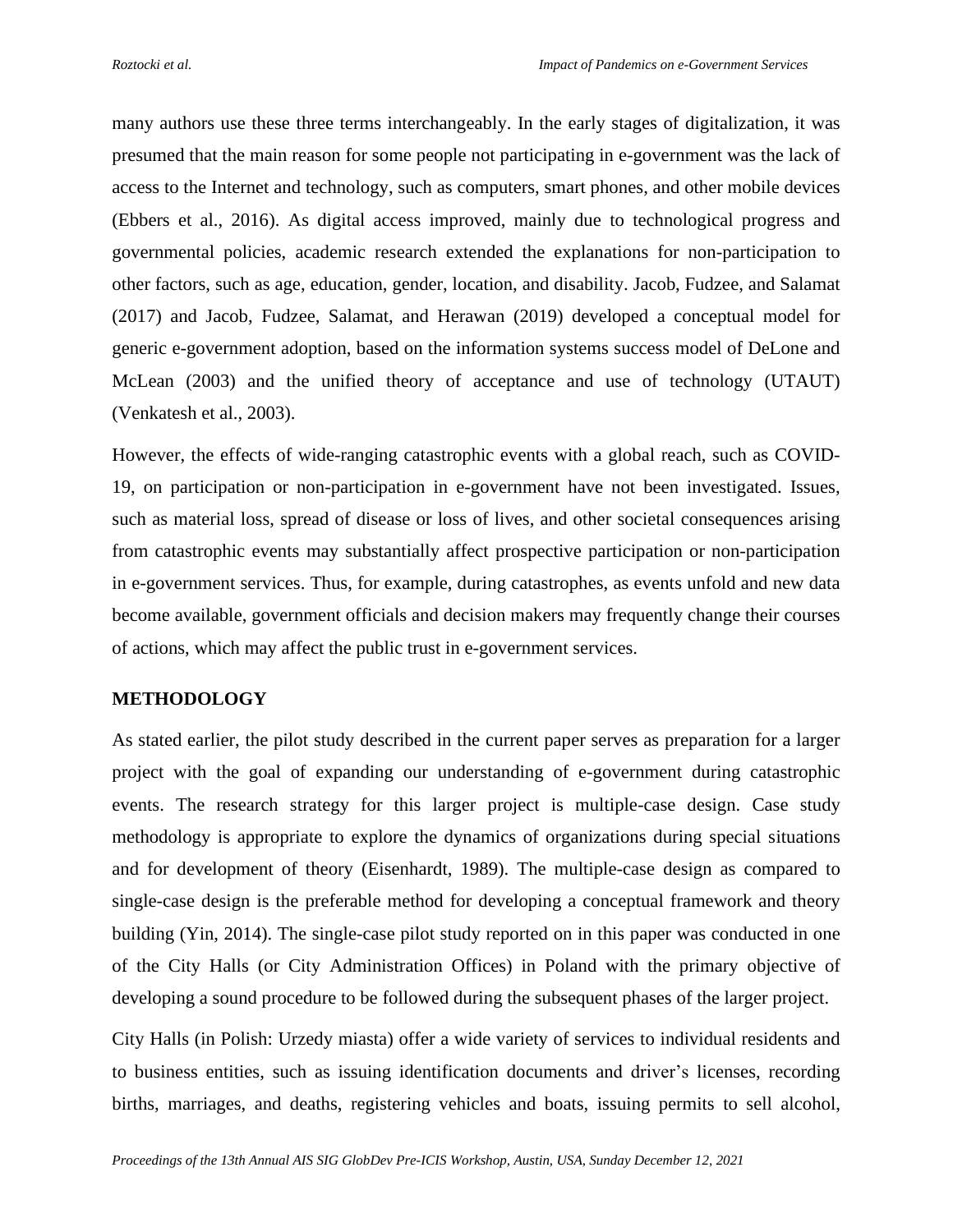licensing new business ventures, handling issues related to property taxes, and collecting bids for public tenders. Many of these services are accessible on-line. Thus, City Halls are involved in many e-government initiatives and have abundant experience dealing with the general public, including during COVID-19.

Poland seems to be well suited for investigations about e-government and related concepts such as e-voting and e-democracy and to obtain answers to our research questions for several reasons. First, Poland can be classified as a double transition level economy according to the classification proposed in 2015 by Roztocki and Weistroffer (2015). A double transition economy is defined as a country that underwent an abrupt change from a centrally planned economic system and one-party controlled political system, to a market-based economy and democratically elected government. This double transition is accompanied by a simultaneous emergence of a new class of entrepreneurs and the partial replacement of former political elites. By implication, many free market and democratic mechanisms are less deeply rooted in Poland than in more established free-market democracies. Second, part of the Polish population, in particular the older generation, due to experience under communism, may distrust authorities regarding COVID-19 containing regulations and perceive e-government initiatives as mechanisms to establish more government control, perhaps even leading to dictatorship.

Employees at City Halls, due to the nature of their work, interact with many individuals across different socio-economic groups, and are likely to be well able to assess the impact COVID-19 has had on e-government activities. Thus, employees at City Halls appear to be a reasonable group to target for sharing their experiences with various e-government initiatives during COVID-19 and their opinions on how participation or non-participation is affected during and possibly in the aftermath of catastrophic events.

The particular City Hall chosen for the pilot study is responsible for providing public services for almost 200 thousand residents and over 30 thousand business entities (data from 2020 available at bdl.stat.gov.pl). At the time of our study, 240 types of applications could be submitted online (archival data source provided by City Hall). This City Hall was selected mainly because we had already worked with some of its personnel on a different research project, and the management and staff had been unusually congenial and helpful.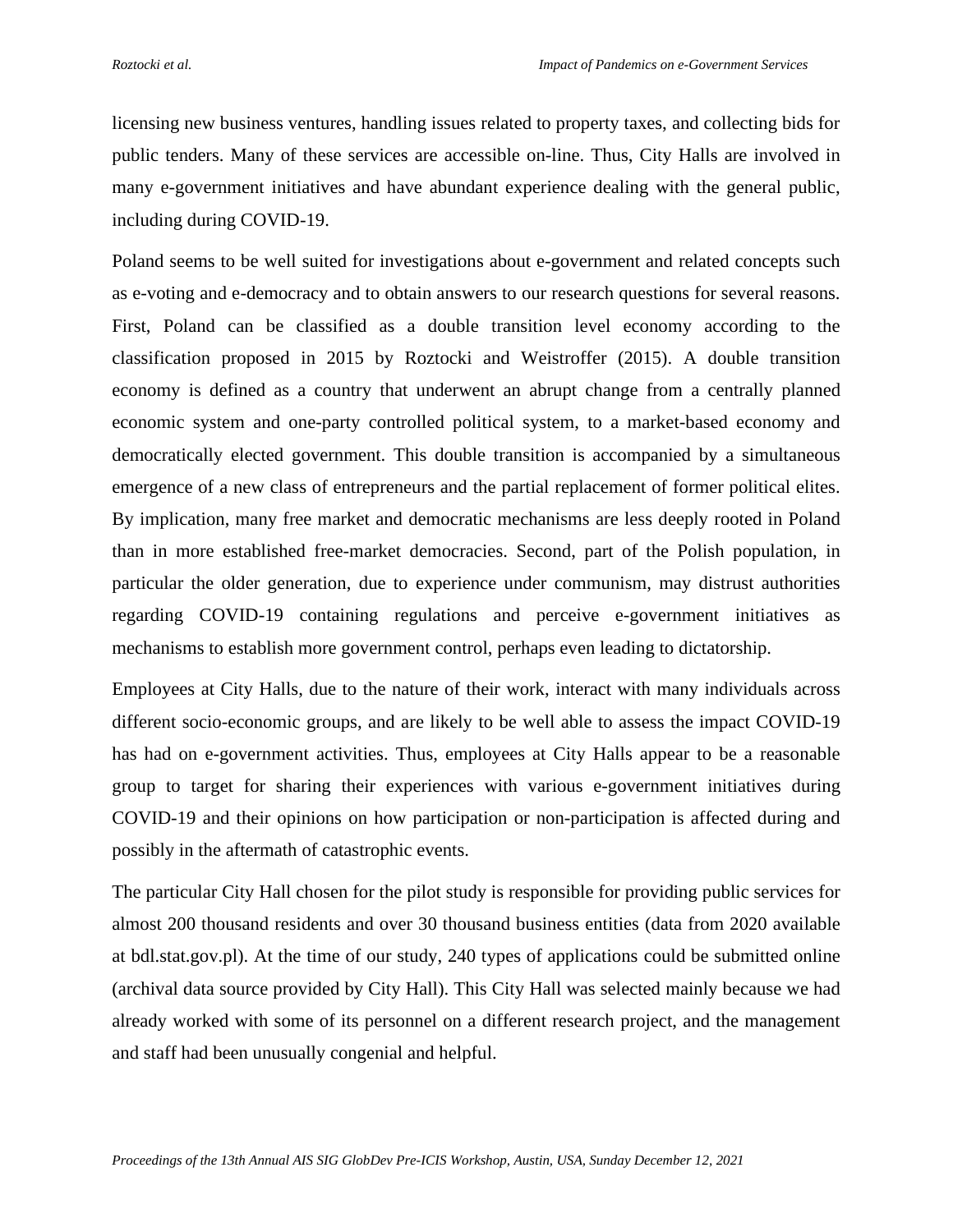The primary data were collected via interviews, which, because of the continuing lockdown, were done remotely via teleconferencing software. Interviews were conducted in Polish by the authors and recorded, then transcribed by professional services and translated into English. Transcripts and translations from Polish into English were randomly checked for accuracy.

However, to minimize bias on the part of the researchers and to improve the trustworthiness of the outcomes, the analyses and findings in this paper are also supported by data from archival sources shared by officials after the interviews and from materials available on the public website of the City Hall. The archival data includes a list of all e-services (with descriptions) provided by the City Hall; a list of interactive electronic forms available to constituents via the City Hall website; statistical summaries of e-services provided in the year before and the year of COVID-19 from selected departments/centers of the City Hall; information on remote management of City Hall meetings using voting support software; regulations on internal evoting on budget matters; and additional information on the dedicated smart phone application for e-voting.

An initial set of questions was developed ahead of time to guide the semi-structured interviews. These interview questions align with the two main research questions stated earlier and are listed in Table 1.

# **Table 1. Interview questions**

#### **Interview questions related to RQ1**

- a) Can you list any specific issues caused by COVID-19 or by the lockdown that impacted the egovernment services provided by your organization?
- b) How did new or changed regulations due to COVID-19 affect the e-government services provided by your organization?
- c) Can you list any specific changes in employees' behaviors or and attitudes caused by COVID-19 that impacted the e-government services provided by your organization?
- d) Do you foresee changes in employee's attitudes that will impact the way e-government services may be provided in the future, post pandemic?

#### **Interview questions related to RQ2**

- e) Are there specific factors related to COVID-19 that made it difficult for your organization to keep up the e-government service level that you had been providing before the pandemic?
- f) Has there been an increase in employee absenteeism, resignations, or retirements due to COVID-19 and if so, how did that affect the e-government services provided by your organization?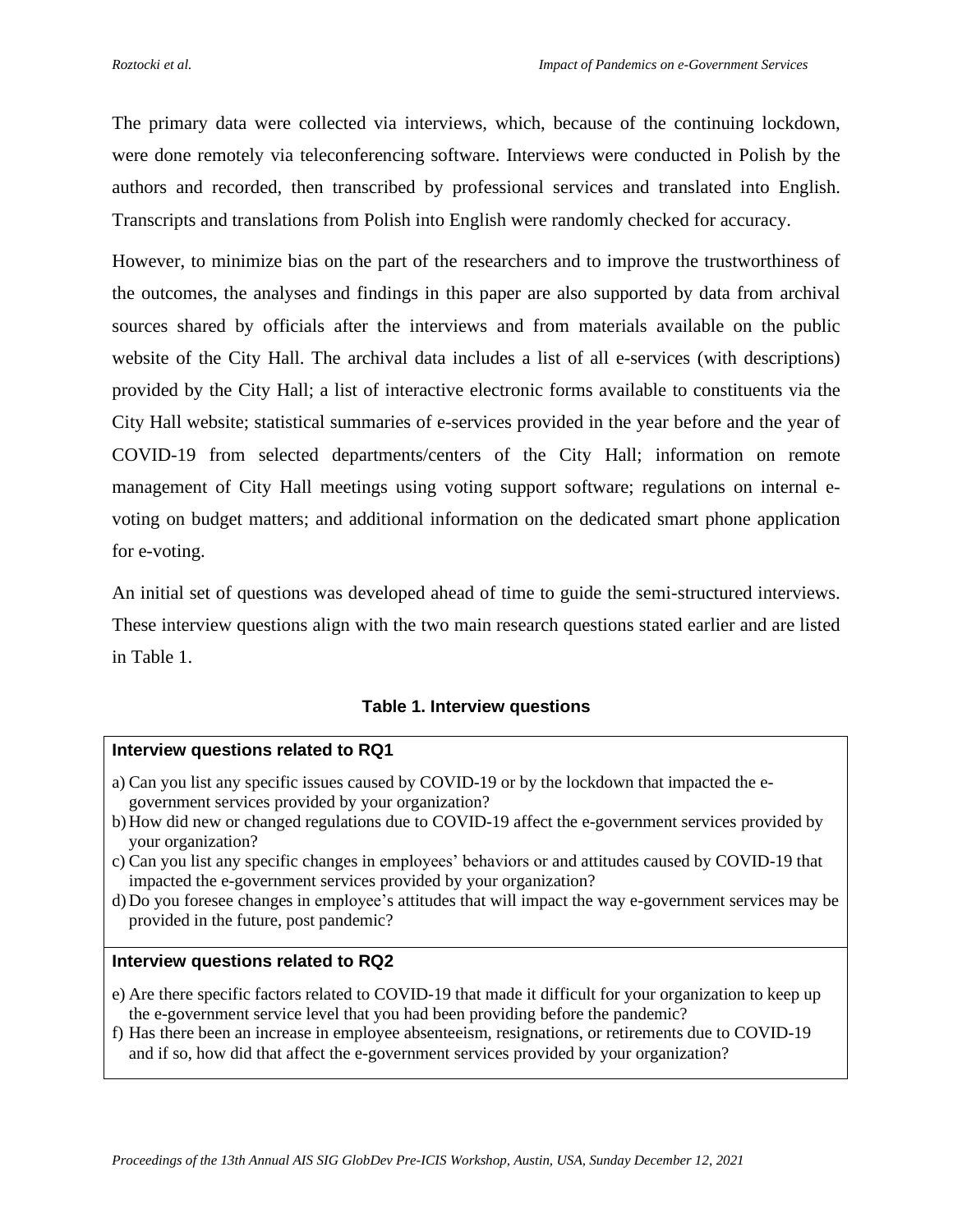During the course of three days in May 2021, a total of six semi-structured interviews were conducted, lasting from a minimum of 25 minutes to a maximum of 65 minutes. In addition to covering the questions from Table 1, each interview opened with a general clarification of the services that the City Hall provides online, and a brief discussion as to which of these e-services are most commonly used and by whom, as well as any plans for expanding these e-services offerings in the near future. Each interview closed with an open-ended question, allowing the interviewee to add anything he or she deemed relevant.

The interviewees were managers in the City Hall who shared their observations regarding the work of the information technology (IT) department, the tax collection department, the civil registration office, and the land survey office. All departments of the City Hall remained open during COVID-19 and provided uninterrupted services. The interview sessions are summarized in chronological order in Table 2, showing the profiles of the interviewees (P1 means interviewer or person 1) and the duration of each session.

| erviewee |  |  |
|----------|--|--|
|          |  |  |

**Table 2. Interview sessions**

|                | Code Profile of interviewee                                               | <b>Duration</b> |
|----------------|---------------------------------------------------------------------------|-----------------|
| P <sub>1</sub> | Head of the Surveying and Cartographic Documentation Centre               | 43 min.         |
| P <sub>2</sub> | Deputy Director of the Financial Department                               | 25 min.         |
| P <sub>3</sub> | Deputy Head of the Registry Office                                        | 61 min.         |
| P <sub>4</sub> | Director of the IT and Telecommunications Service Office                  | 55 min.         |
| P <sub>5</sub> | Deputy Director of the Civil Affairs Department                           | 31 min.         |
| P <sub>6</sub> | Head of the Tele-informatics Service for Residents and Public Information | 65 min.         |

To answer the two research questions and to develop an initial conceptual framework in preparation for more advanced theory development in the later phases of the larger project, a preliminary analysis of the interviews was carried out with the use of a computerized coding tool, MAXQDA.

Open, axial, and selective coding (Strauss & Corbin, 1998) processes were applied to fit the interviewee responses into codes and categories. Few coding trees were developed. First, open coding was used to identify specific concepts and their properties and create initial codes based on the textual field data line-by-line. Examples of these initial codes include: "Physical offices closed", "Cash register closed", and "Changes in work settings". Second, axial coding was applied to find the relationships between the initial concepts or codes and create major code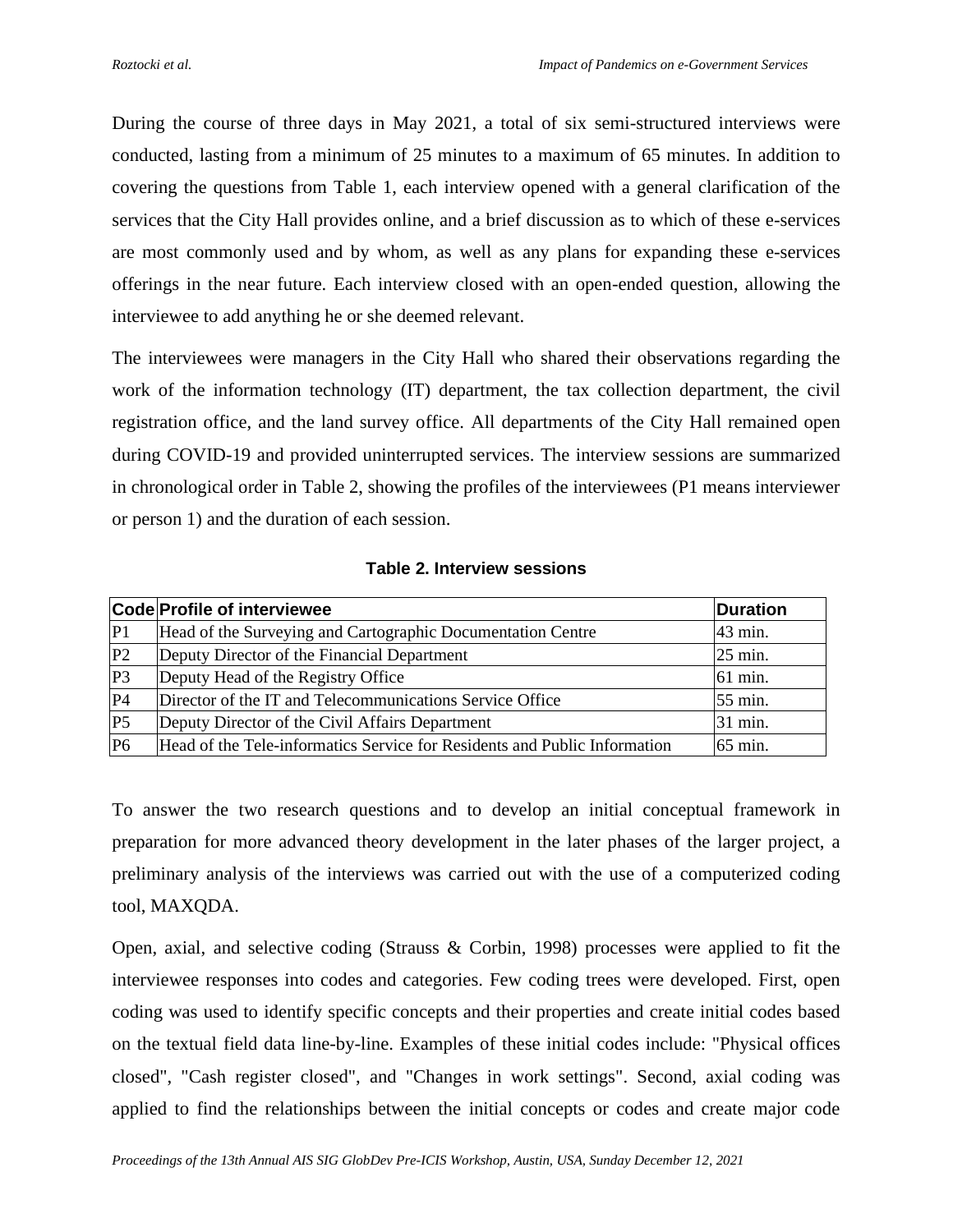categories, such as for example: "Physical changes in operations", "Shifts in volume and types of services", "Changes in employee attitudes and behaviors". Finally, selective coding was used to develop meta-categories, such as "Issues due to COVID-19".

As suggested by Yin (2014), a pilot study and the encompassed data analysis can help with refining the data collection plans in regard to both the content of the data and the procedures to be followed in later phases. Thus, the experiences gained from the pilot study preparation, arrangements, and interviews, and the analysis of the transcripts will be used to augment our research questions as well as refine our interview questions for the larger project.

### **FINDINGS**

In the interviews, all six managers confirmed what has been reported in other studies (Soto-Acosta, 2020), i.e. that COVID-19 substantially accelerated the digital transformation, including the demand for e-government services. Many of the currently offered e-services were available via publicly accessible websites even before COVID-19, but they were little used.

COVID-19 markedly speeded up the demand for e-government services, as was corroborated by all of the interviewees. One of managers pointed out that the increase in usage of e-services was also dependent on the urgency of the matter under consideration, the age of the applicants, and their ability to use e-government solutions:

...*It is safe to say that the demand for e-services has increased, in particular for certain groups and ages, but it also was dependent on whether it was something very urgent, or whether it could wait for later, i.e., till the opening of the office* (interviewee P6).

We judiciously sifted through and analyzed the six interview transcripts focusing on our two research questions. In answer to the first research question, "What specific issues arose from COVID-19 that may impact e-government services?" we identified several specific concerns voiced by the participating managers. Table 3 lists these concerns in the left column, while the numbers in the right column identify who raised the particular issue.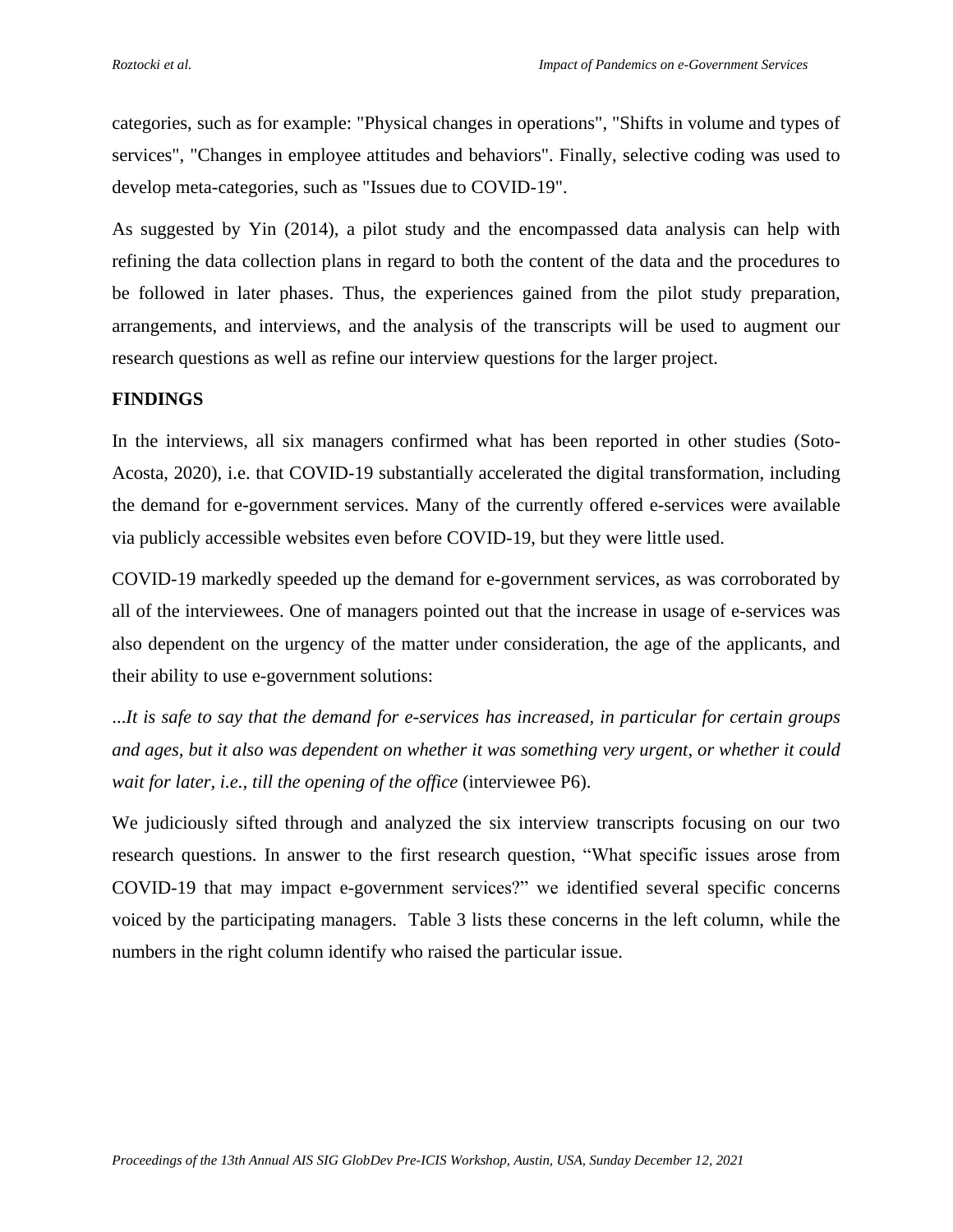| Issues due to catastrophic event                                                         | Code                                                            |  |  |  |
|------------------------------------------------------------------------------------------|-----------------------------------------------------------------|--|--|--|
| <b>Physical changes in operations</b>                                                    |                                                                 |  |  |  |
| Physical offices closed                                                                  | P5, P6                                                          |  |  |  |
| Cash register closed                                                                     | P <sub>6</sub>                                                  |  |  |  |
| Changes in work settings                                                                 | P1, P6                                                          |  |  |  |
| Inability to sign documents personally                                                   | P1, P2                                                          |  |  |  |
| Stricter sanitary requirements                                                           | P5, P6                                                          |  |  |  |
| Limited access to non-digitalized archives                                               | P1, P3                                                          |  |  |  |
| Shifts in volume and types of services                                                   |                                                                 |  |  |  |
| Surge in telephone call volume                                                           | P <sub>6</sub>                                                  |  |  |  |
| Surge in traditional mail                                                                | P <sub>2</sub> , P <sub>6</sub>                                 |  |  |  |
| Surge in demand for e-services                                                           | P1, P2, P3, P4, P6                                              |  |  |  |
| Surge in e-voting by residents                                                           | P <sub>6</sub>                                                  |  |  |  |
| Increased information needs                                                              | P <sub>6</sub>                                                  |  |  |  |
| Shift in type of services demand                                                         | P <sub>5</sub>                                                  |  |  |  |
| Shortage of well-trained IT specialists                                                  | P4                                                              |  |  |  |
| Inadequate IT infrastructure                                                             | P4                                                              |  |  |  |
| Changes in employee attitudes and behaviors                                              |                                                                 |  |  |  |
| Surge in employee absenteeism, including sick leave and care for<br>children and spouses | P <sub>2</sub> , P <sub>3</sub> , P <sub>5</sub> P <sub>6</sub> |  |  |  |
| Employee concerns about health/life                                                      | P3, P5, P6                                                      |  |  |  |
| Employee concerns about losing jobs                                                      | P <sub>6</sub>                                                  |  |  |  |
| <b>Changes in regulations and enforcements</b>                                           |                                                                 |  |  |  |
| Distrust in electronic documents                                                         | P1, P4, P6                                                      |  |  |  |
| Increase of imposed fines                                                                | P <sub>6</sub>                                                  |  |  |  |
| Fast changing regulations                                                                | P <sub>1</sub>                                                  |  |  |  |
| Legal restrictions on e-services                                                         | P3, P5                                                          |  |  |  |
| Quarantine requirements                                                                  | P <sub>6</sub>                                                  |  |  |  |

# **Table 3. Identified issues**

The issues that came up in the interviews and listed in Table 3 seem to fall into four distinct groups: The first six issues are mostly related to physical changes in how the City Hall operates; the next eight issues are about shifts in volume and types of services required; three issues deal with changes in employee behaviors and concerns; and the last five issues relate to new regulations and stricter enforcements policies.

With respect to the first group, concerning physical changes such as closing of offices and changes to operations, one of the interviewees stated: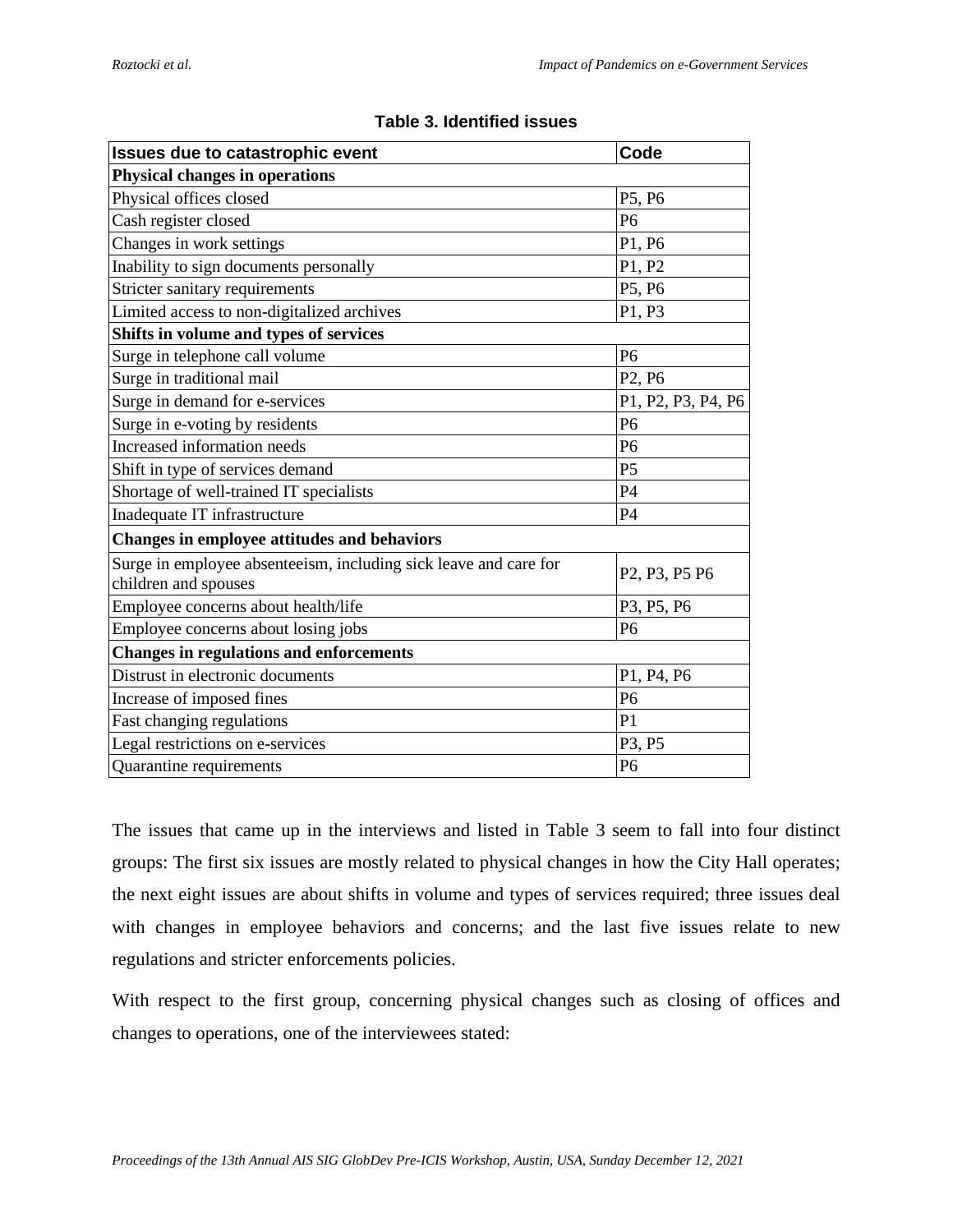*… once the pandemic broke out and the first COVID-19 restrictions just came about, the office was temporary closed to petitioners. (...) So the personal contact that was very important for some people, well, here it was limited* (interviewee P5).

The overall situation caused by COVID-19 required the city authorities and managers to arrange an emergency meeting to reorganize the way in which the City Hall operates. In addition to temporary closing of offices, changes in work settings were necessary to ensure continuity of the services provided by the City Hall. However, many more problems arose, such as access to nondigitalized documents, which were available only in the City Hall offices, and restrictions on providing electronic signatures from outside of the office. As one interviewee maintained:

*In my department it's impossible to switch to remote work only (…) because the ministry will not set up a special link at my home to ensure a safe connection and provide the ability to work remotely securely, such as to sign documents electronically. I have to do it on-site in the office* (interviewee P3).

Another group of concerns had to do with shifts in volume and types of services provided by City Hall. In general, it was observed that COVID-19 shifted the ways in which constituents communicate with City Hall, turning away from face-to-face interaction and towards e-services. However, COVID-19 also resulted in overall higher telephone call volume and in an increase in traditional mail correspondence. Interviewees also mentioned the struggle by the older generation with embracing e-services over making personal visits to City Hall, and the high rate of incorrect entries in e-applications that require follow-up calls or even follow-up in-person visits to City Hall. Officials observed also a shift in demand for the different types of services provided by City Hall. Concurrently with these issues, troubles with the adequacy of the existing IT infrastructure became apparent, as well as a shortage of well-trained IT specialists, as noted by one of the interviewees. More specifically, the interviewee stated that:

*... the implementation of e-services caused us additional problems, instead of reducing them, because before the pandemic all e-forms were relatively efficient. During the pandemic, the demand increased and e-forms (...) were often completed incorrectly, requiring repeated contact between the constituent and the city official. (...) This resulted in overloading of telephone lines (...) and repeated sending of the same e-forms unquestionably jammed, informally speaking, the*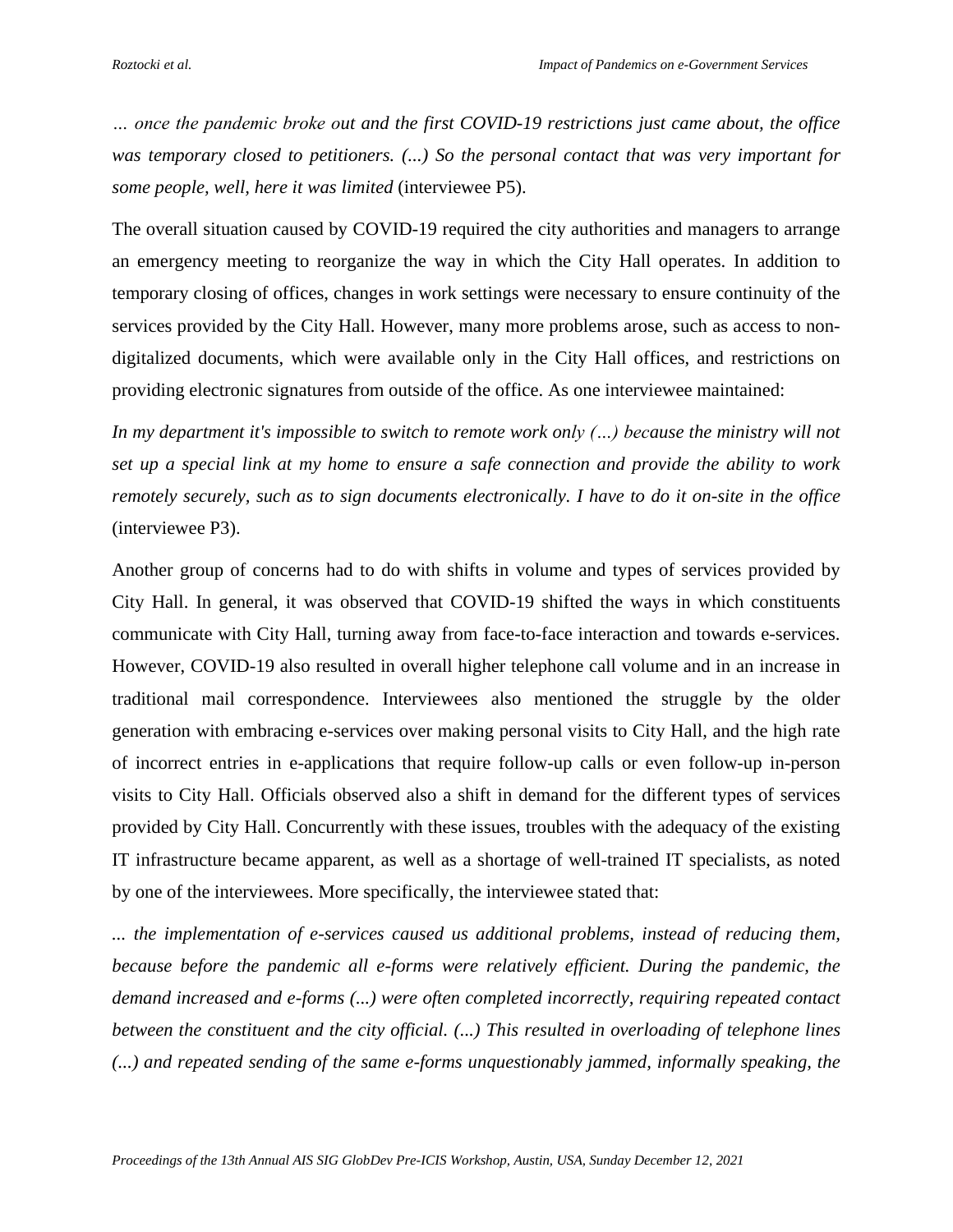*Internet connection and ICT (information and communication technologies) systems processing* (interviewee P4).

A third group of issues brought up by some of the interview participants relates to employees' behaviors, their health concerns, and fears for their families' wellbeing and security. A significant increase in absenteeism was noted, often due to employees calling in sick or needing to take care of children during the lockdown, as schools were closed. However, in terms of the impact of these absences on e-services provided by City Hall, responses were mixed, with some interviewees maintaining that there was no significant impact on the continuity of e-services provided.

*... these absences were not on such a large scale that they disrupted the work of the department* (interviewee P5).

*Absences were mostly due to illness, childcare, and that's it. (...) we tried to make our absences at work as minimal as possible, because we were aware that if we are not there, the other people in the office will have much more work* (interviewee P6).

The last group of issues is about regulations and enforcements. Here, the interview participants indicated that a large portion of e-services is strictly regulated by law, and the City Hall is limited in the range of what it can develop or where it can modify requirements. In addition, the frequently changing regulations were spotlighted as an issue, including those related to the mitigation of the negative effects of COVID-19. City officials feel obligated to follow and enforce regulations, especially if new rules introduce new deadlines or penalties. Moreover, a focal issue that arose in the interviews was the question of trust in electronic documents. According to one department head:

*I noticed that the problem (…) was on the side of the client who did not have any confidence or belief in electronic documents* (interviewee P1).

*…electronic documents are viewed very distrustfully and only the printouts of electronic documents are taken seriously by the citizens and the residents…* (interviewee P4).

In seeking answers to the second research question, "How do circumstances caused by COVID-19 affect the continuing supply of needed e-government services?" we again analyzed the interview transcripts, matching the issues listed in Table 3 to conceivable effects. Table 4 depicts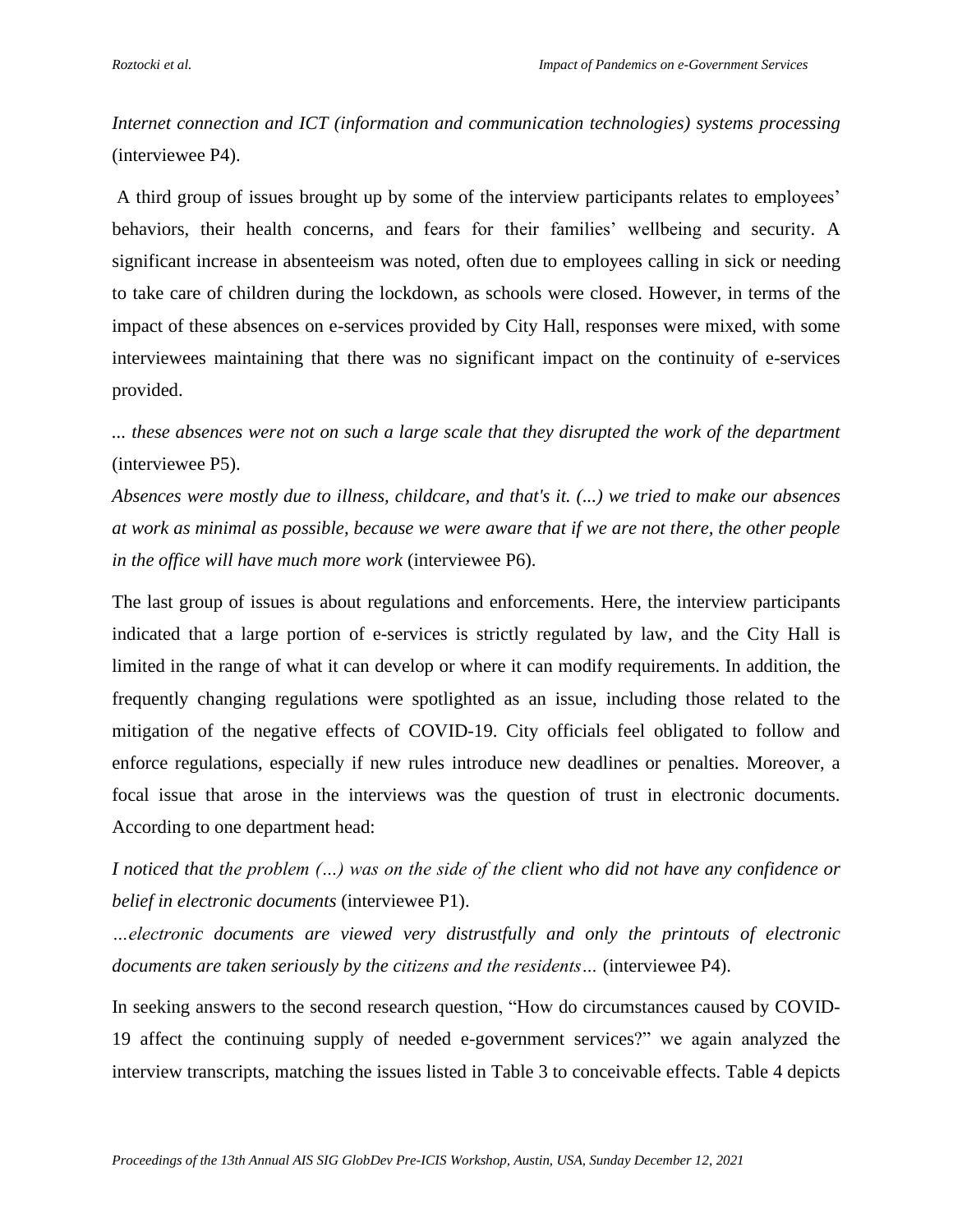the particular concerns raised by the managers in the left column, and the corresponding consequences to these issues in the right column.

| <b>Issues</b>                                                                                                | <b>Consequences</b>                                                                           |  |  |  |
|--------------------------------------------------------------------------------------------------------------|-----------------------------------------------------------------------------------------------|--|--|--|
| Physical changes in operations                                                                               |                                                                                               |  |  |  |
| Physical offices closed                                                                                      | Shift to e-services                                                                           |  |  |  |
| Cash registers closed                                                                                        | Shift to e-payments                                                                           |  |  |  |
| Changes in work settings                                                                                     | Reorganization of work and shift to remote work<br>Shift to e-voting in city council meetings |  |  |  |
| Inability to sign documents personally                                                                       | Increased use of electronic signatures                                                        |  |  |  |
| Stricter sanitary requirements                                                                               | Extra expenses                                                                                |  |  |  |
| Limited access to non-digitalized archives                                                                   | Extension of case resolution times                                                            |  |  |  |
| Shifts in volume and types of services                                                                       |                                                                                               |  |  |  |
| Surge in telephone call volume                                                                               | Increased workload                                                                            |  |  |  |
| Surge in traditional mail                                                                                    | Increased workload                                                                            |  |  |  |
| Surge in demand for e-services                                                                               | Adapting to demand                                                                            |  |  |  |
| Surge in e-voting by residents                                                                               | Adapting to demand                                                                            |  |  |  |
| Increased in information needs                                                                               | Increased workload                                                                            |  |  |  |
| Shift in type of services demand                                                                             | Adapting to demand                                                                            |  |  |  |
| Shortage of well-trained IT specialists                                                                      | Increased workload and delays                                                                 |  |  |  |
| Inadequate IT infrastructure                                                                                 | Increased workload and delays                                                                 |  |  |  |
| <b>Changes in employee attitudes and behaviors</b>                                                           |                                                                                               |  |  |  |
| Surge in employee absenteeism (sick leave and Increased workload and delays<br>care for children or spouses) |                                                                                               |  |  |  |
| Employee concerns about health/life                                                                          | Offering work motivation                                                                      |  |  |  |
| Employee concerns about losing jobs                                                                          | Offering work motivation                                                                      |  |  |  |
| <b>Changes in regulations and enforcements</b>                                                               |                                                                                               |  |  |  |
| Distrust in electronic documents                                                                             | Printing of documents                                                                         |  |  |  |
| Increase of imposed fines                                                                                    | Increased workload                                                                            |  |  |  |
| Fast changing regulations                                                                                    | Increased workload                                                                            |  |  |  |
| Legal restrictions on e-services                                                                             | Increased workload and delays                                                                 |  |  |  |
| Quarantine requirements                                                                                      | Staff reassignments                                                                           |  |  |  |

## **Table 4. Issues and consequences**

As depicted in Table 4, 13 distinct consequences of COVID-19 to the continuing supply of egovernment services were asserted by the interviewees, with the most frequently mentioned ones being increased workload and the resulting delays as well as the need for adapting to demand and offering work motivations.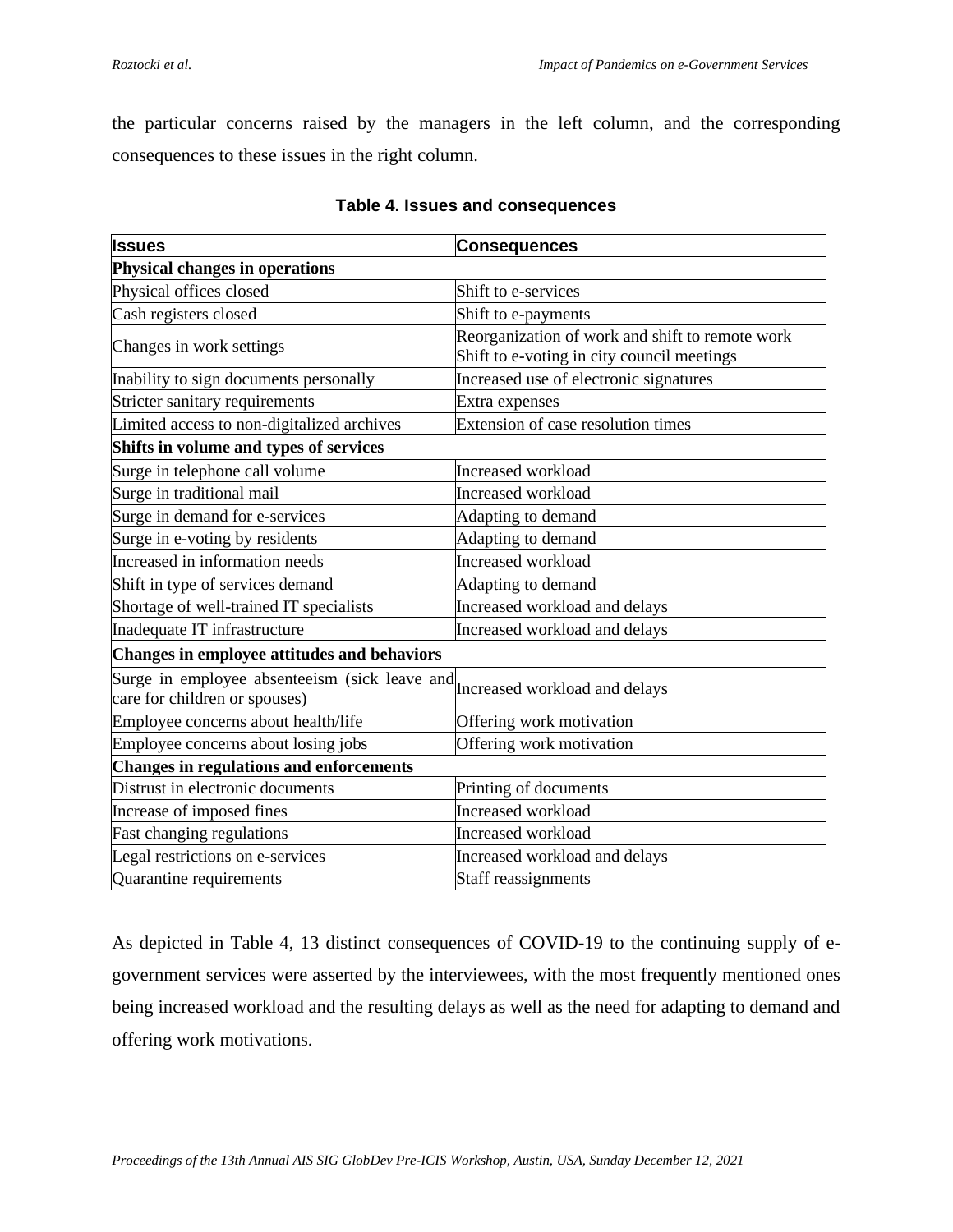Temporary closing of City Hall offices, including the cash register, resulted in increased use of e-services and e-payments, especially by professional clients, as was stated by one of the interviewees:

*There is a huge increase in demand [for e-services] in the group of professional users. That is, users who professionally use documents ex officio. So, for example, surveyors, designers, developers, and people in the construction industry, who deal with a large number of issues on a daily basis (...) And now, after launching these e-services, they suddenly realized that without getting up from their chairs, (...) sitting in front of the monitor, it can all be arranged and settled in a moment. So, the client does not waste time and money in commuting, while also saving our time…* (interviewee P1).

Reorganization of work and shift to remote work were another consequence. At an internal meeting of the city president and the directors and heads of City Hall offices, in response to the changes in work settings due to COVID-19, it was agreed that employees will be directed to work remotely, and that some internal deadlines for dealing with specific cases will be extended, mainly because of limited access to non-digitalized documents, and that communication with local residents must be improved.

During COVID-19 it became natural to communicate internally via e-mail and through teleconferencing software, instead of personally, as had been customary. The City Hall officials also required their employees to make use of a new technology platform that had been acquired one year before COVID-19 to organize regular online meetings. In particular, the new technology platform allows e-voting by the members of the city council (in Polish: Rada miasta), a sort of local parliament or legislative body at the city level. Using this option, members of the city council can vote remotely on various issues by using their smart phones or computers. Overall, the e-voting option was very well received by the members of the city council and considered as trustworthy, as voting is open, and the voting protocol provides precise information on who voted for what. One of the interviewees stated:

*We launched the e-voting system [for voting on city council resolutions] in 2019 as a pilot. (...) ... that was the idea, and it actually transformed nicely at a time when the situation changed during ... [COVID-19]. Members of the city council who wished to participate in the voting and did not want to come to the office, could vote from home* (interviewee P6).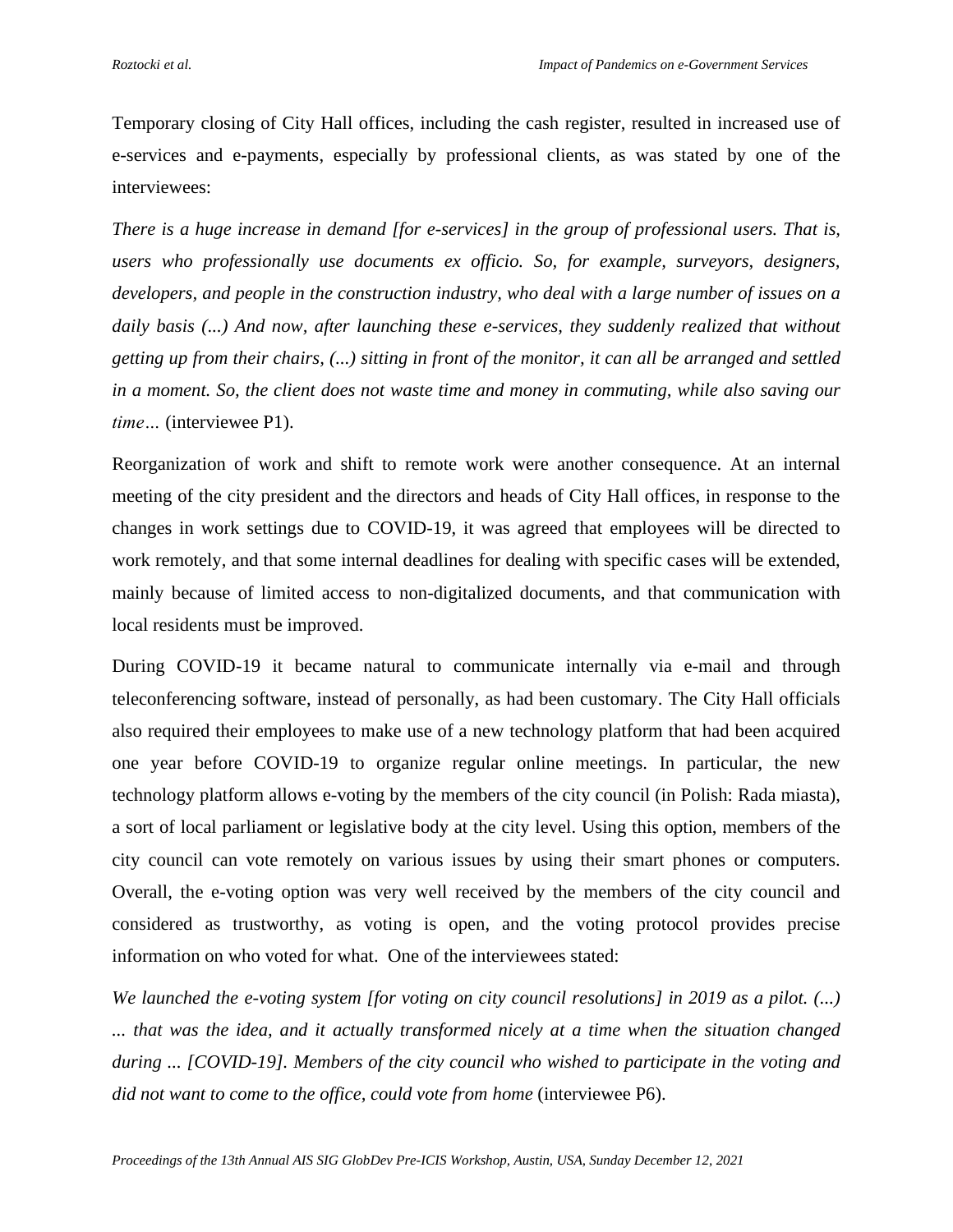In addition to the e-voting platform for members of the city council, a different and separate evoting system for residents had been instituted earlier, before COVID-19, to allow increased involvement of ordinary people in local initiatives and enable direct voting on a civic budget (in Polish: Budżet obywatelski), a form of participatory budget in which residents co-decide on a part of public spending. In essence, a civic budget allows residents to vote on specific projects, such as constructing a new playground, planting trees and shrubs in an existing park, or improving street lighting. The statistics provided, and the observations shared by one of interviewees indicate that during the outbreak the interest in voting on civic budgets increased in general. In particular, using the e-voting platform contributed to a substantial increase in voter participation and reduced the use of the conventional voting method. According to one of the interviewees:

*…when it comes to e-voting, in 2019 we had 17,922 votes for the civic budget, including 6,947 votes on paper. In 2020, the total number was 77,510, including 4,300 on paper, and in 2021, just until now [a few months into the year], we already have 60,940 votes, and only 272 on paper* (interviewee P6).

During three months of repeated closings of the City Hall, new sanitary requirements were introduced, and the city administration offices were reopened to citizens with some limitations. Looking at the archival documents it showed that in the two periods between the three lockdowns, the number of e-services and telephone calls decreased somewhat. Evidently, during times that the lockdown rules were eased, many citizens preferred face-to-face visits to City Hall. However, the demand for e-services was still higher than it had been the year before COVID-19. What is more, compliance to the new sanitary requirements resulted in additional public expenditures.

Increased use of electronic signatures was another consequence, as officials became unable to sign documents personally. Employees had already been equipped with qualified electronic signature capability before COVID-19 and now used them much more frequently to sign official, already digitalized documents.

*... in fact, all employees in our office have already a trusted profile. (...) I think [officials] will be bolder in the future [in the use of electronic signature]. (...) The situation forces us to get out of this comfort zone a bit, so as not to be afraid* (interviewee P2).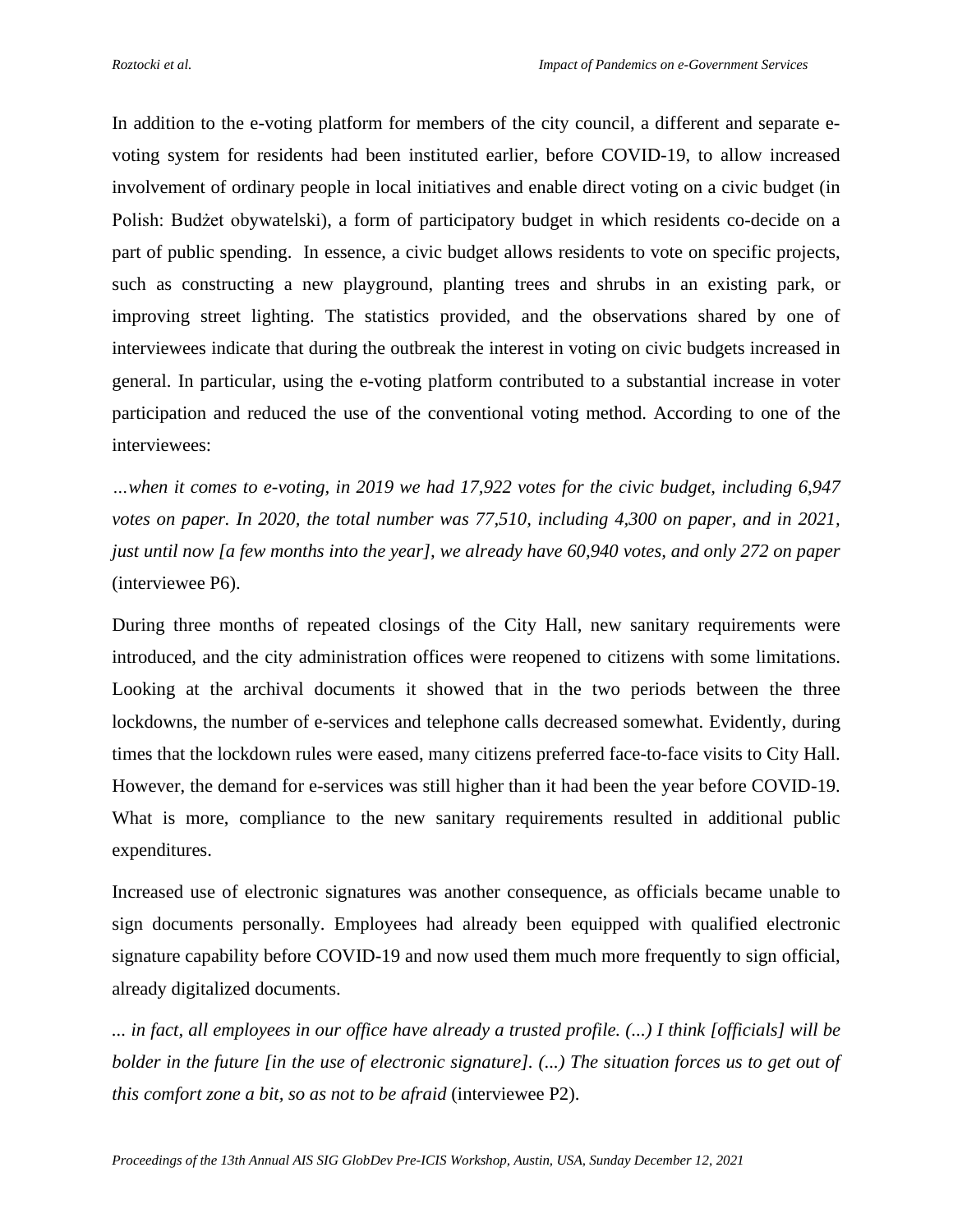One of the most frequently mentioned consequences by the interviewees was the increased workload. They generally concurred that several issues due to COVID-19 significantly increased the extent of tasks and the need to acquire additional expertise through training and from consulting officials at other City Halls.

*... I never experienced that the office did not support employees in terms of training and improvement of qualifications. (...) we have such options thanks to the city authorities. Discussion panels with other offices help me a lot. We are in touch all the time (interviewee P3).*

Additionally, delays in processing cases were a consequence not only of highly increased demand in e-services, in combination with inadequate IT infrastructure and a shortage of welltrained IT specialists, but also of a surge in employee absenteeism, though opinions on the significance of this were mixed. While some interviewees stated that employee absences led to postponing some cases, others maintained that there was no significant impact on the continuity of e-services provided.

*No, because there are substitutes with us. (...) Because it wasn't that big a scale of these absences that it disrupted the department's work* (interviewee P5).

*... a lot of employees in my office (...) have small children, (...) and there is a big problem here, because with the expansion of e-services, hardware and software may fail or hang up, and the employees in charge are not available, (...) and so the service time has to be extended* (interviewee P4).

*Due to high absenteeism, other employees are suddenly burdened with double the number of tasks. She/he is under total stress. This has an impact on the quality of work* (interviewee P3).

The varied responses with respect to the impact of absenteeism lead to conclude that the system in place for substitution of absent employees led to fairly uninterrupted provision of e-services in some departments, while in other departments the service response times had to be extended.

In handling the IT problems that arose during COVID-19, the City Hall enhanced its own existing e-services platform in order to expand the volume of e-government services offered, while previously the central government platform for e-services had been used. They also improved the official City Hall website to distinguish the most important information during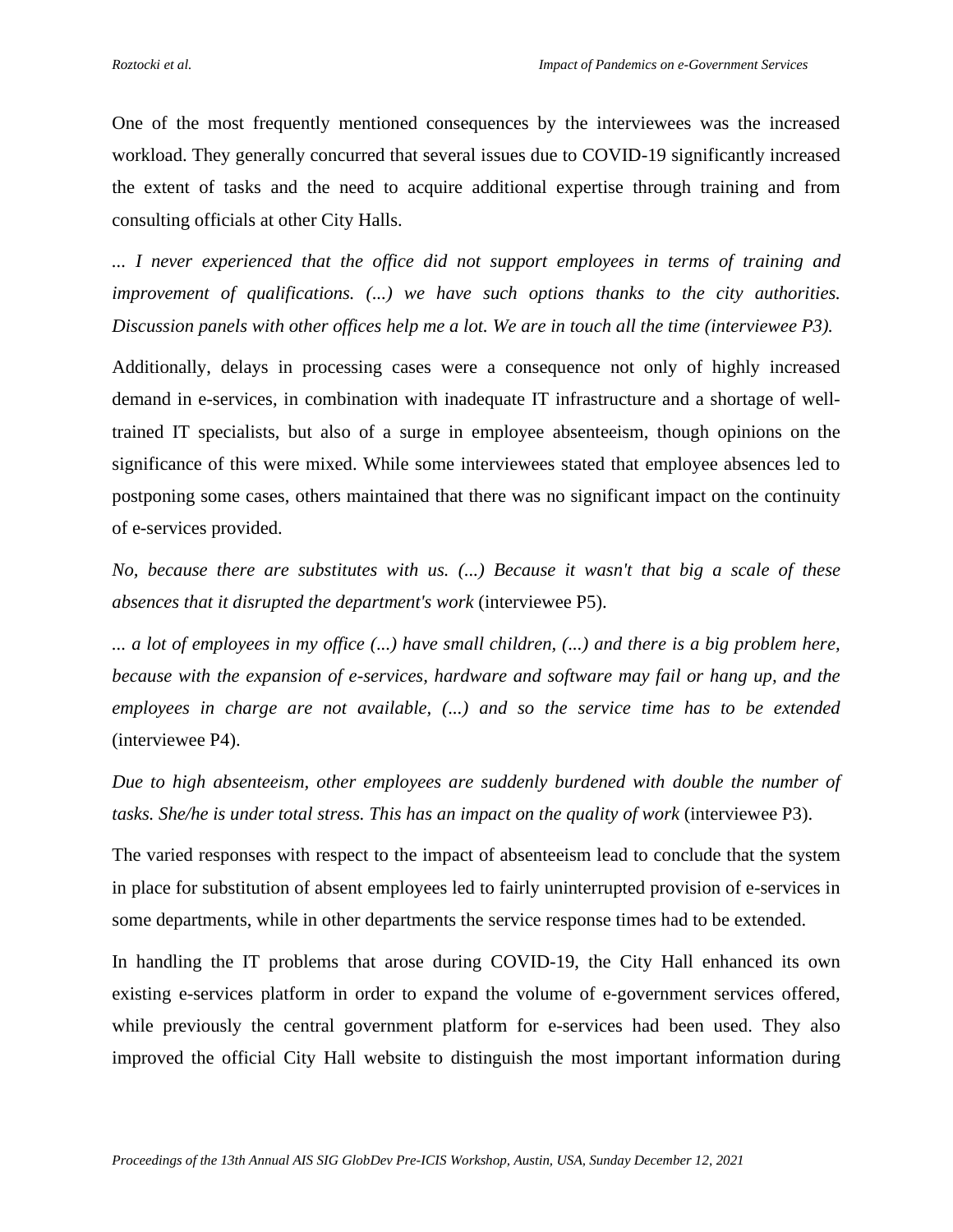COVID-19 and they are preparing for deployment of chatbot on this website to improve effectiveness in communication with citizens.

Changes in regulations due to COVID-19 require some time to become familiar with, which creates an additional workload. Also, enforcing penalties requires verification and is timeconsuming. One of interviewee said:

*We have regulations for this, models of different documents. And the office has to respond to that. Legal interest. We also need to take this into account when issuing a document. So, there is another piece of information and another letter to the site* (interviewee P3).

The case of work motivation was also a point made during the interviews. It was observed that officials have great self-motivation to serve the community. However, this is negatively impacted by concerns about health and even life and concerns about losing jobs, as well as stress connected with high increase in workload and upcoming deadlines. To understand the situation, it needs to be pointed out that in some City Hall offices the employees provide services remotely as well as personally in the office. One of the interviewees said:

*There were especially fears for their health and life here. Since we previously had these open positions, one could say that there was unlimited contact between the applicant and the employee. So here the workers started asking for some protection* (interviewee P5).

Another issue raised during the interviews deals with citizen distrust of remote communication and electronic documents. The process of submitting and receiving traditional printed documents are much preferred by many applicants.

*Citizens prefer to come to the office and leave these documents, then come for them, call the official, ask what the status of the case is. They prefer this personal contact* (interviewee P5).

The last identified consequence by interviewees is staff reassignments caused by changes in regulations in the scope of quarantine requirements. One of the interviewees explained:

*We all had to shift to a different track. First of all, not all employees were there [in offices] because of (...) quarantine. Remote work [in that situation was required by governmental restrictions] was organized on a weekly basis, so that employees passed each other, that they did not meet and (...) that the service flow was maintained. For example, to contact a professional*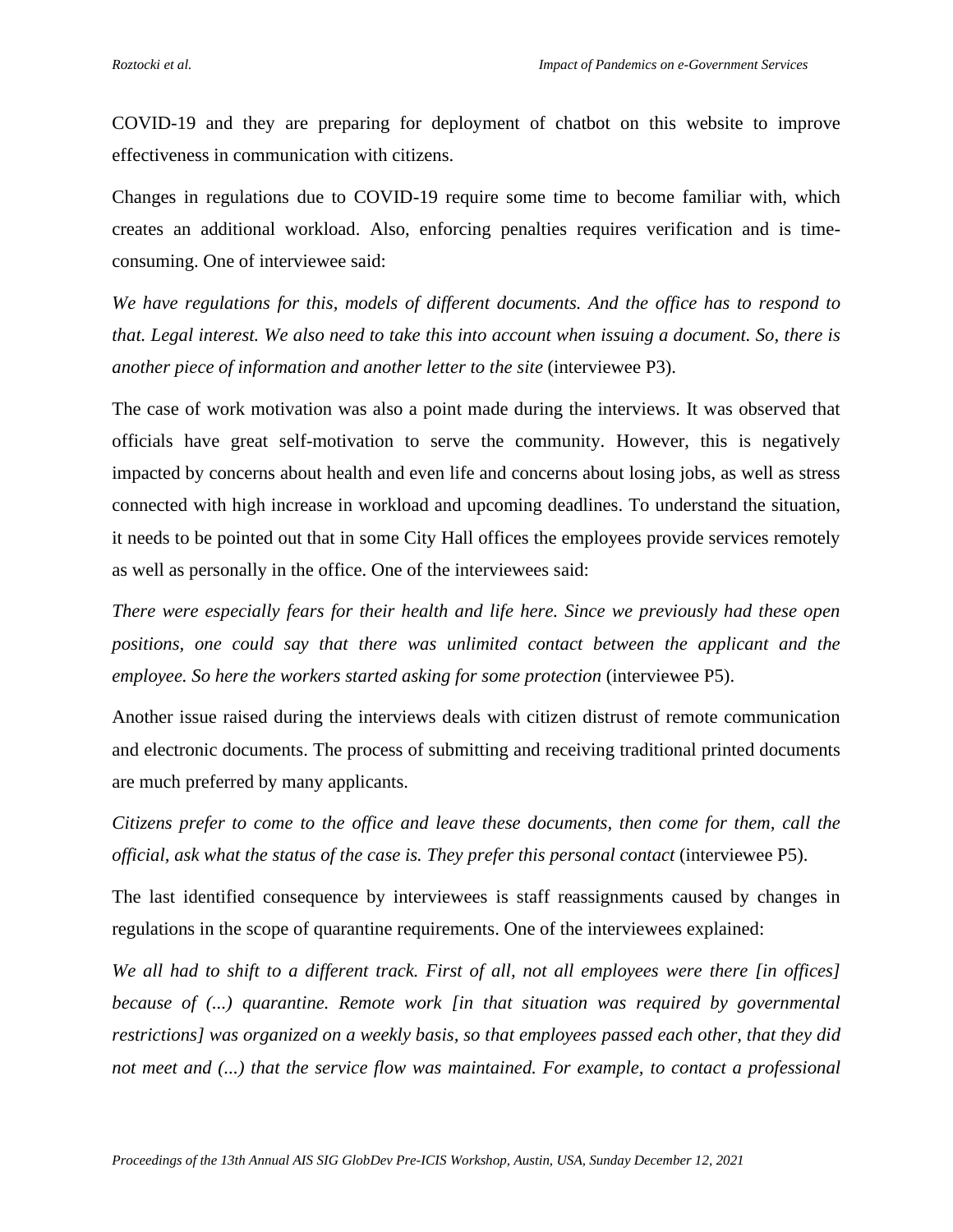*employee (...) and obtain information, even if he or she may not be at work, the substitution system had to work efficiently* (interviewee P6).

## **DISCUSSION AND CONCLUSION**

City Halls and other local authorities play a vital role during catastrophic events, such as COVID-19. They have closer contact to citizens and other residents than central authorities do. During such troubling times, City Halls and other local authorities provide essential services to individual residents and to business entities, such as issuing identification documents and driver's licenses, and recording births, marriages, and deaths. E-government furnishes a viable means for delivering these services.

In our interviews with six managers at a City Hall in Poland, we witnessed their dedication to providing the best possible services to their constituents. In addition, it was apparent that more consultation with the citizenry is wished-for and should be pursued as widely as possible. Current technology makes greater participation by citizen in important matters possible.

The study reported on in the current paper was conducted as a pilot in preparation for a larger project, with the goal of expanding our understanding of e-government during and in the aftermath of catastrophic events. Based on our experience with the interviews conducted and our document analysis, we will modify and refine our interview questions, possibly also adding some narrower and more precise questions. Moreover, the lessons learned from the pilot study will also be used to develop additional research questions. For the larger project, which is planned as a multiple case study, we will conduct interviews at several City Halls and talk to a larger number of participants.

In addition to serving as a pilot study for a larger project, the analysis of our interview transcripts produced several interesting findings as to the important issues that impact e-government in times of catastrophic events, as summarized in Table 3 and Table 4. Furthermore, our findings point to several additional research opportunities or needs. One such research opportunity is the intensifying drive towards electronic documents and citizens' acceptance and embrace of such documents. A related opportunity for future research is the growing practice of e-payments. As mentioned earlier, the temporary closing of City Hall offices, including cash registers, pushed constituents who were used to pay administrative processing fees or taxes in cash toward making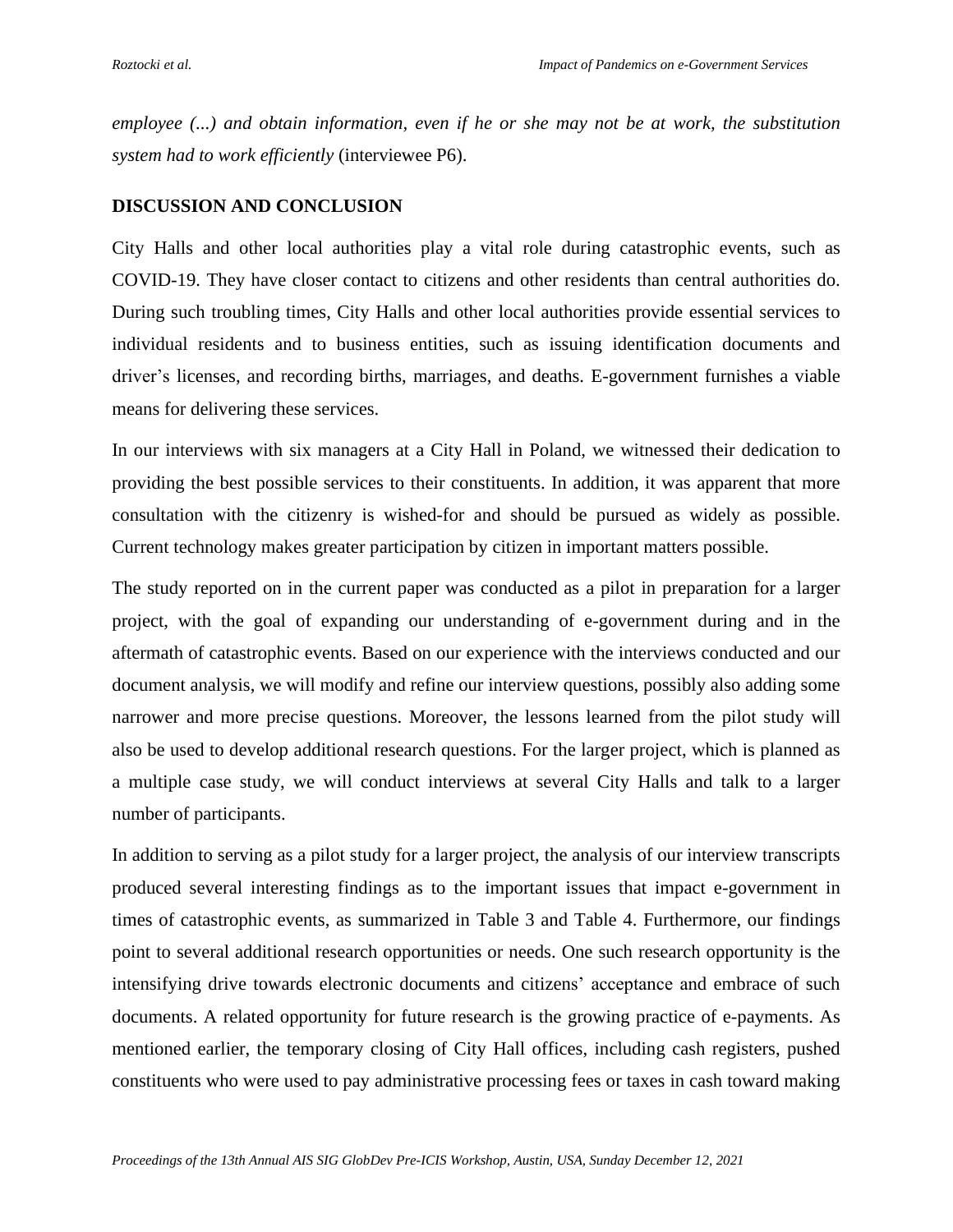digital payments. However, this may be problematic for clients that do not possess a bank account and may also be a strong inhibitor of using e-services when case processing fees are imposed.

Another research opportunity is related to societal changes in the aftermath of COVID-19 . As observed by some of the interviewees, citizens are becoming increasingly more demanding and more frequently voice their discontent with the work or services provided by the authorities.

More research is also needed on new concepts and tools, such as e-voting, not only for general elections, but also in internal decision-making within organizations and specific committees. Ways to in general facilitate and promote more active participation of constituents in local decision-making seems to be an interesting and promising further research direction. Edemocracy, e-voting, e-parliament are all interesting topics for future investigations. In context of this paper, e-democracy is defined as the use of ICT in democratic processes (Grönlund, 2003) while e-parliament is defined as the use of ICT in legislative processes (Olasina & Mutula, 2015). In particular, it will be interesting to investigate how COVID-19 which evidently accelerated the digital transformation (Soto-Acosta, 2020), affected the demand and implementations of e-parliaments as the means of e-democracy. As shown in the example of e voting on the civic budget, COVID-19 accelerated residents' participation in the democratic process of co-deciding, by e-voting, on public spending in their city. Thus, it is quite plausible that citizens will demand increasingly broader direct involvement in government, i.e., more edemocracy, not limited to budgetary issues at a local level.

Not unexpectedly, our study presented in this paper is subject to some limitations. First, our discussions and results are based on only six decision-makers working at the same City Hall. Interviewing more participants working at various City Halls may provide a broader and more extensive view. Second, we only talked to people who were involved with offering e-government services. We did not obtain views or observations from citizens and residents on their appreciation of the offered e-government services. Third, we did not get input from politicians and other high-level decision-makers who may be instrumental in the implementation of eservices. Politicians' views, especially from diverse levels, locales, and political affiliations, would provide for a different angle on the issues involved. Fourth, we did not interview any businesspeople representing small businesses or executives at large corporation, who, as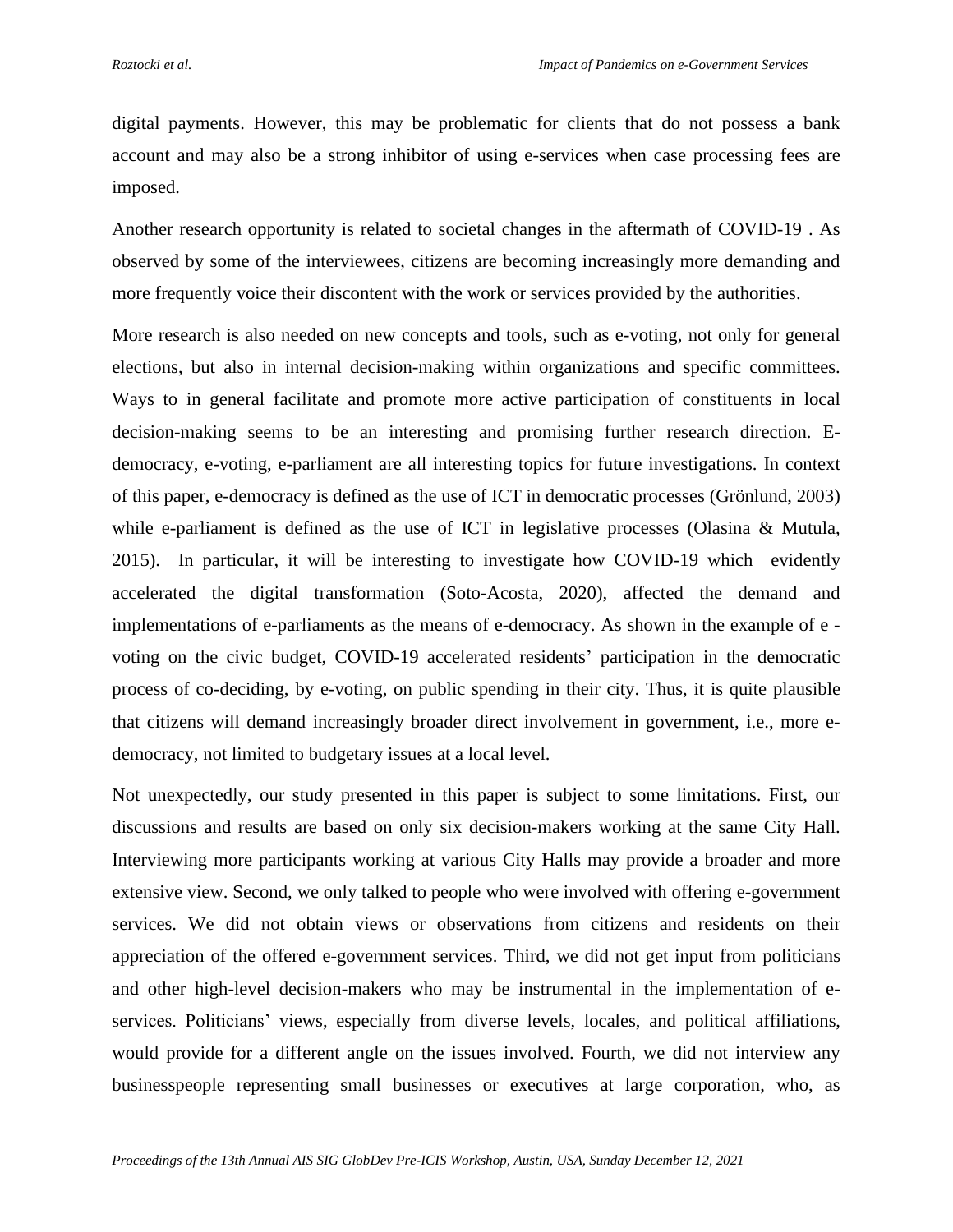mentioned by our interviewees, have different attitudes to e-government services as compared to average citizens.

Despite these limitations, which also provide noteworthy ideas for future research, we are very positive that the finding presented in this paper make an interesting and substantial contribution to the existing body of knowledge, and possibly also provide helpful information to managers in other city administrations responsible for offering e-government services.

### **Acknowledgement**

We would like to express our thanks to all the employees at the City Hall who participated in our interviews and dedicated their valuable time while sharing their first-hand experiences. Their support, suggestions, and remarkably congenial attitude toward our research is not only instrumental for the pilot study described in this paper but also for the larger project that we intend to pursue in the near future. This work was supported by the Polish National Science Centre, Poland, Grant No. 2020/37/B/HS4/01117.

# **REFERENCES**

- Al-Soud, A., R., Al-Yaseen, H., & Al-Jaghoub H., S. (2014). Jordan's e-Government at the Crossroads. *Transforming Government: People, Process and Policy*, *8*(4), 597-619.
- Bélanger, F., & Carter, L. (2008). Trust and risk in e-government adoption. *The Journal of Strategic Information Systems*, *17*(2), 165-176. [https://doi.org/https://doi.org/10.1016/j.jsis.2007.12.002](https://doi.org/https:/doi.org/10.1016/j.jsis.2007.12.002)
- Carter, L., & Belanger, F. (2005). The Utilization of e-Government Services: Citizen Trust, Innovation and Acceptance Factors. *Information Systems Journal*, *15*(1), 5-25.
- Cohen, D., & Carter, P. (2010). WHO and the pandemic flu "conspiracies". *BMJ: British Medical Journal*, *340*(7759), 1274-1279.<http://www.jstor.org/stable/40700814>
- DeLone, W. H., & McLean, E. R. (2003). The DeLone and McLean Model of Information Systems Success: A Ten-Year Update. *Journal of Management Information Systems*, *19*(4), 9-30.
- Ebbers, W. E., Jansen, M. G. M., & van Deursen, A. J. A. M. (2016). Impact of the digital divide on e-government: Expanding from channel choice to channel usage. *Government Information Quarterly*, *33*(4), 685-692.<https://doi.org/10.1016/j.giq.2016.08.007>
- Ehlert, A., Seidel, J., & Weisenfeld, U. (2020). Trouble on my mind: the effect of catastrophic events on people's worries [Article]. *Empirical Economics*, *59*(2), 951-975. <https://doi.org/10.1007/s00181-019-01682-9>
- Eisenhardt, K. M. (1989). Building Theories from Case Study Research. *The Academy of Management Review*, *14*(4), 532-550.<https://doi.org/10.2307/258557>
- Getz, F. M. (1991). Black Death and the silver lining: Meaning, continuity, and revolutionary change in histories of medieval plague. *Journal of the History of Biology*, *24*(2), 265-289. [www.jstor.org/stable/4331174](../../../../../../Library/Containers/com.apple.mail/Data/Library/Mail%20Downloads/1DB90591-4B05-4620-860E-1DF795F5A5CA/www.jstor.org/stable/4331174)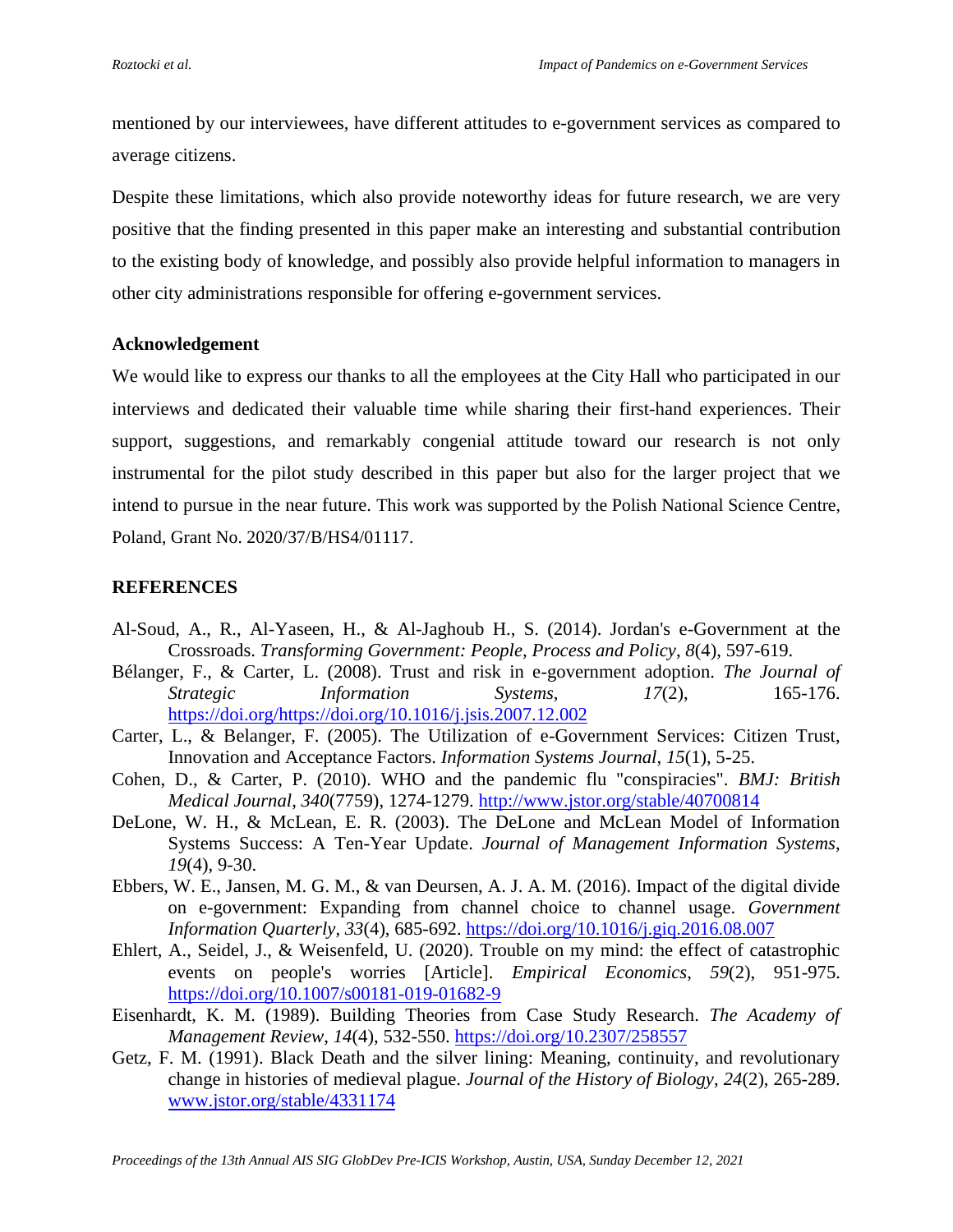- Grönlund, Å. (2003). E-democracy: In search of tools and methods for effective participation. *Journal of Multi-Criteria Decision Analysis*, *12*(2-3), 93-100. [https://doi.org/https://doi.org/10.1002/mcda.349](https://doi.org/https:/doi.org/10.1002/mcda.349)
- Grönlund, Å., & Horan, T. A. (2005). Introducing e-Gov: History, Definitions, and Issues. *Communications of the Association for Information Systems*, *15*, Article 39.
- Jacob, D. W., Fudzee, M. F. M., & Salamat, M. A. (2017). A Conceptual Study on Generic End Users Adoption of e-Government Services. *International Journal on Advanced Science, Engineering and Information Technology*, *7*(3), 1000-1006.
- Jacob, D. W., Fudzee, M. F. M., Salamat, M. A., & Herawan, T. (2019). A review of the generic end-user adoption of e-government services. *International Review of Administrative Sciences*, *85*(4), 799-818.<https://doi.org/10.1177/0020852319861895>
- Jaeger, P. T., Shneiderman, B., Fleischmann, K. R., Preece, J., Qu, Y., & Fei Wu, P. (2007). Community response grids: E-government, social networks, and effective emergency management. *Telecommunications Policy*, *31*(10), 592-604. [https://doi.org/https://doi.org/10.1016/j.telpol.2007.07.008](https://doi.org/https:/doi.org/10.1016/j.telpol.2007.07.008)
- King, S., & Cotterill, S. (2007). Transformational Government? The role of information technology in delivering citizen-centric local public services. *Local Government Studies*, *33*(3), 333-354.<https://doi.org/10.1080/03003930701289430>
- Morens, D. M., Folkers, G. K., & Fauci, A. S. (2009). What is a Pandemic? *The Journal of Infectious Diseases*, *200*(7), 1018-1021.<http://www.jstor.org/stable/27794175>
- Morse, G. (2009). Preparing for a pandemic [Article]. *Harvard Business Review Digital Articles*, 1-4.
- Moynihan, D. P. (2004). Building Secure Elections: E-Voting, Security, and Systems Theory. *Public Administration Review*, *64*(5), 515-528. [www.jstor.org/stable/3542534](../../../../../../Library/Containers/com.apple.mail/Data/Library/Mail%20Downloads/1DB90591-4B05-4620-860E-1DF795F5A5CA/www.jstor.org/stable/3542534)
- Mustafa, A., & Sharifov, M. (2018). The Challenges of e-Parliament Adoption and its Mitigation. *5*, 87.
- Olasina, G., & Mutula, S. (2015). The influence of national culture on the performance expectancy of e-parliament adoption [Article]. *Behaviour & Information Technology*, *34*(5), 492-505.<https://doi.org/10.1080/0144929X.2014.1003326>
- Pedersen, K. (2017). Realizing e-government benefits with minimal capabilities. *Transforming Government: People, Process and Policy*, *11*(2), 262-285. [https://doi.org/10.1108/TG-11-](https://doi.org/10.1108/TG-11-2016-0083) [2016-0083](https://doi.org/10.1108/TG-11-2016-0083)
- Reitz, J. C. (2006). E-Government. *The American Journal of Comparative Law*, *54*, 733-754. [www.jstor.org/stable/20454560](../../../../../../Library/Containers/com.apple.mail/Data/Library/Mail%20Downloads/1DB90591-4B05-4620-860E-1DF795F5A5CA/www.jstor.org/stable/20454560)
- Rodríguez Bolívar, M. P., Muñoz, L., & López-Hernández, A. (2010). Trends of e-Government Research. Contextualization and Research Opportunities. *The International Journal of Digital Accounting Research*, *10*, 87-111. [https://doi.org/10.4192/1577-8517-v10\\_4](https://doi.org/10.4192/1577-8517-v10_4)
- Roztocki, N., Soja, P., & Weistroffer, H. R. (2019). The role of information and communication technologies in socioeconomic development: towards a multi-dimensional framework. *Information Technology for Development*, *25*(2), 171-183. <https://doi.org/10.1080/02681102.2019.1596654>
- Roztocki, N., Strzelczyk, W., & Weistroffer, H. R. (2020). Sustaining Organizational Operations during an Outbreak: Problems, Needs, and Opportunities for Information Systems. *Information Systems Management*, *37*(4), 348-356. <https://doi.org/10.1080/10580530.2020.1821133>